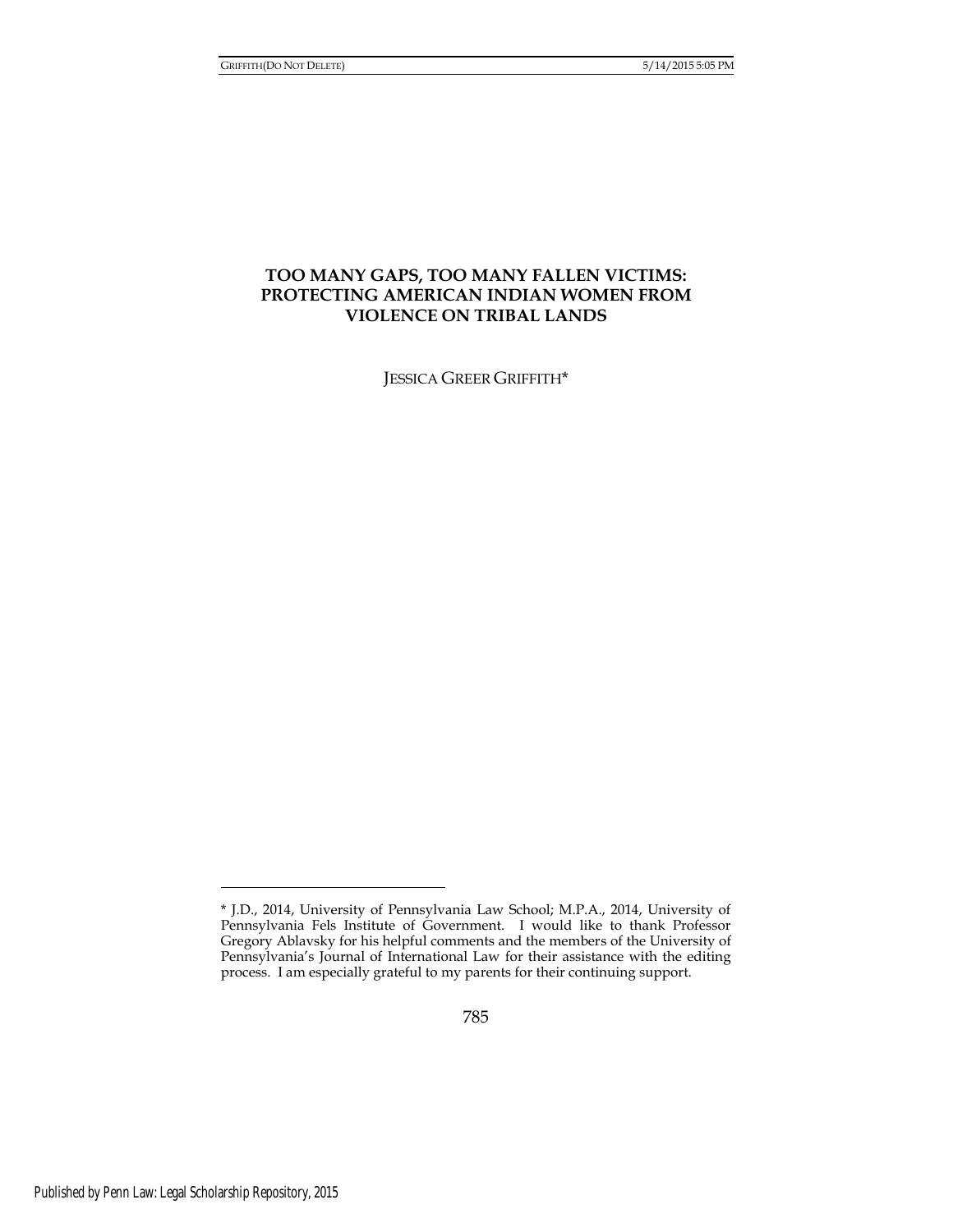# TABLE OF CONTENTS

| 1. |                                                          | .787 |
|----|----------------------------------------------------------|------|
| 2. |                                                          | .790 |
| 3. | <b>OVERVIEW OF CRIMINAL JURISDICTION IN</b>              |      |
|    |                                                          | .793 |
|    |                                                          |      |
|    | 3.2. Public Law 280 and the Transfer of Jurisdiction in  |      |
|    |                                                          |      |
|    |                                                          |      |
|    |                                                          |      |
|    | 3.5. The Inherent Sovereignty of Indian Tribal Courts to |      |
|    |                                                          |      |
| 4. |                                                          |      |
| 5. | <b>RECENT EFFORTS TO ADDRESS VIOLENCE AGAINST</b>        |      |
|    |                                                          |      |
|    | 5.1. Violence Against Women Act of 2013 (VAWA) 807       |      |
|    |                                                          |      |
|    |                                                          |      |
|    | 5.3.1. The Critical Roles of U.S. Attorneys in           |      |
|    |                                                          |      |
|    |                                                          |      |
| 6. | CLOSING LEGAL GAPS TO PROTECT AMERICAN INDIAN            |      |
|    |                                                          |      |
| 7. |                                                          | .818 |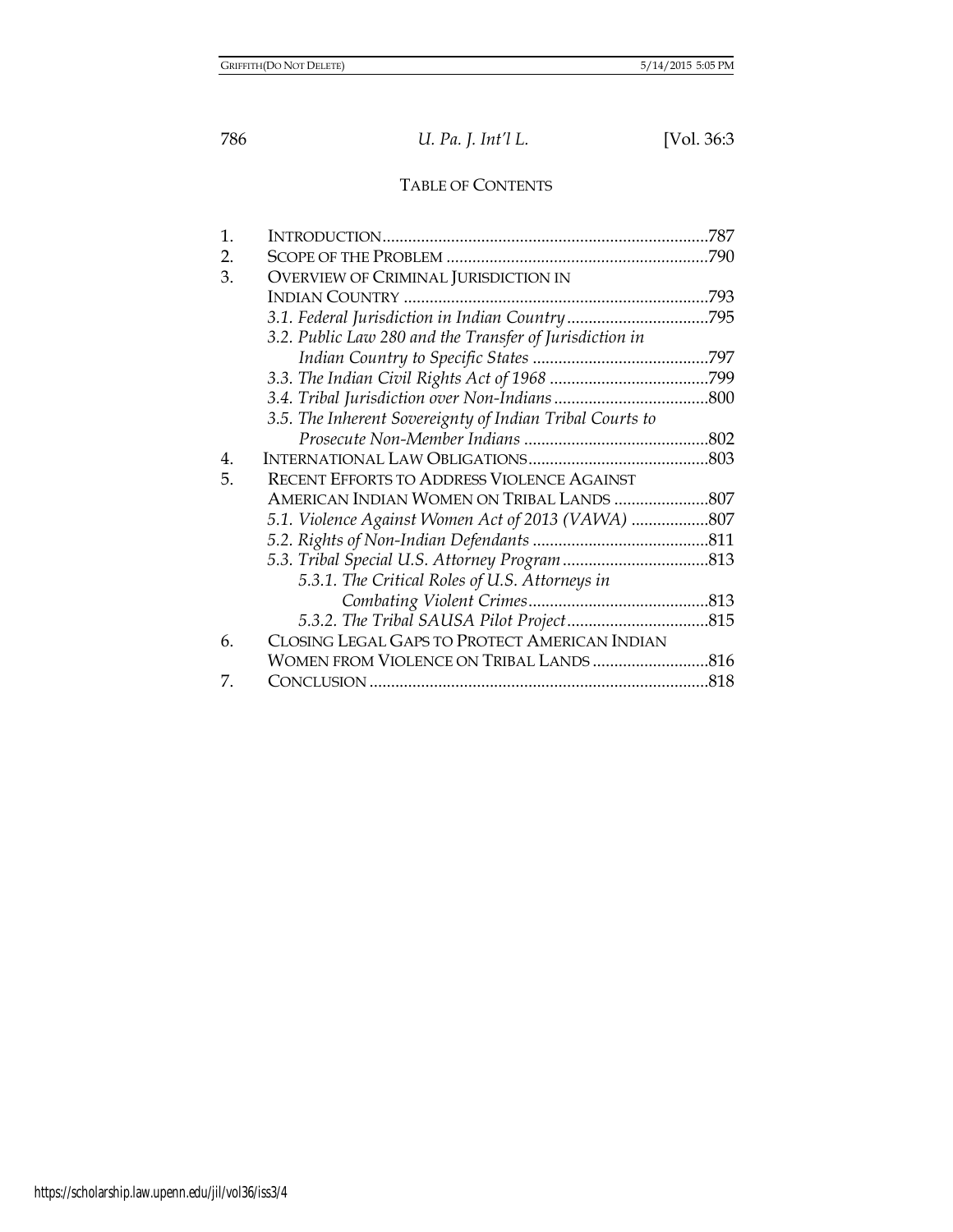#### 2015] *TOO MANY GAPS, TOO MANY FALLEN VICTIMS* 787

*"Every hour of every day an American Indian woman within the authority of a tribal court is the victim of sexual and physical abuse."*<sup>1</sup>

#### 1. INTRODUCTION

In Indian country,2 violence against American Indian3 women and girls has reached epidemic proportions. According to Bureau of Justice statistics, the rate of rape or sexual assault of American Indian women is 3.5 times higher than the rate of rape or sexual assault of women of any other race in the United States.4 The Justice Department has reported one in three American Indian women will be raped over her lifetime,<sup>5</sup> and the Census Bureau has indicated 39% of all American Indian women have been victims of domestic violence.6 Non-Indians are responsible for committing a

<sup>1</sup> Brief for National Network to End Domestic Violence et al. as Amici Curiae Supporting Respondents at 2, Plains Commerce Bank v. Long Family Land & Cattle Co., 128 S. Ct. 2709 (2008) (No. 07-411) [hereinafter Brief for National Network to End Domestic Violence].

<sup>&</sup>lt;sup>2</sup> "Indian country" is the legal term for the geographic territory controlled by a tribe. *Criminal Jurisdiction in Indian Country*, UANATIVENET, http://www.uanativenet.com/content/criminal-jurisdiction-indian-country (last visited Apr. 15, 2013).

<sup>3</sup> U.S. code defines "American Indians" as members of politically affiliated tribes. 25 U.S.C. § 1603 (2010); *see also* United States v. Antelope, 430 U.S. 641, 646 (1977) (explaining under federal criminal law, individuals are considered "Indians" for many federal jurisdictional and statutory purposes because they are enrolled members of a tribe, not because they are of the Indian race).

<sup>4</sup> Kimberly N. Alleyne, *Law Enforcement Gaps Leave Native Women Vulnerable to Rape and Domestic Violence*, AMERICA'S WIRE, http://americaswire.org/drupal7/?q=content/law-enforcement-gaps-leavenative-women-vulnerable-rape-and-domestic-violence-1 (last visited May 7, 2013).

<sup>5</sup> Louise Erdrich, Op-Ed., *Rape on the Reservation*, N.Y. TIMES, Feb. 27, 2013 at A25; Pub. L. No. 109-162, § 901 (2006).

<sup>&</sup>lt;sup>6</sup> The actual figure is likely much higher since many victims mistrust authorities and do not report crimes. One young American Indian girl, for example, explained her discussion about rape with her mother: "'When I'm raped, we won't report it, because we know nothing will happen. We don't want to cause problems for our family.'" Kavitha Chekuru, *Violence Against Women Act Includes New Protections for Native American Women*, HUFFINGTON POST (Mar. 10, 2013, 6:21 PM), http://www.huffingtonpost.com/2013/03/10/violence-againstwomen-act-nativeamericans\_n\_2849931.html. Additionally, some American Indian victims will only report atrocious crimes. As described by Sarah El-Fakahany, a sexual assault advocate at the Minnesota Indian Women's Resource Center in Minneapolis, American Indians view domestic violence as "'I almost died,' or 'I was kidnapped, raped and held in a basement for three days' or 'I was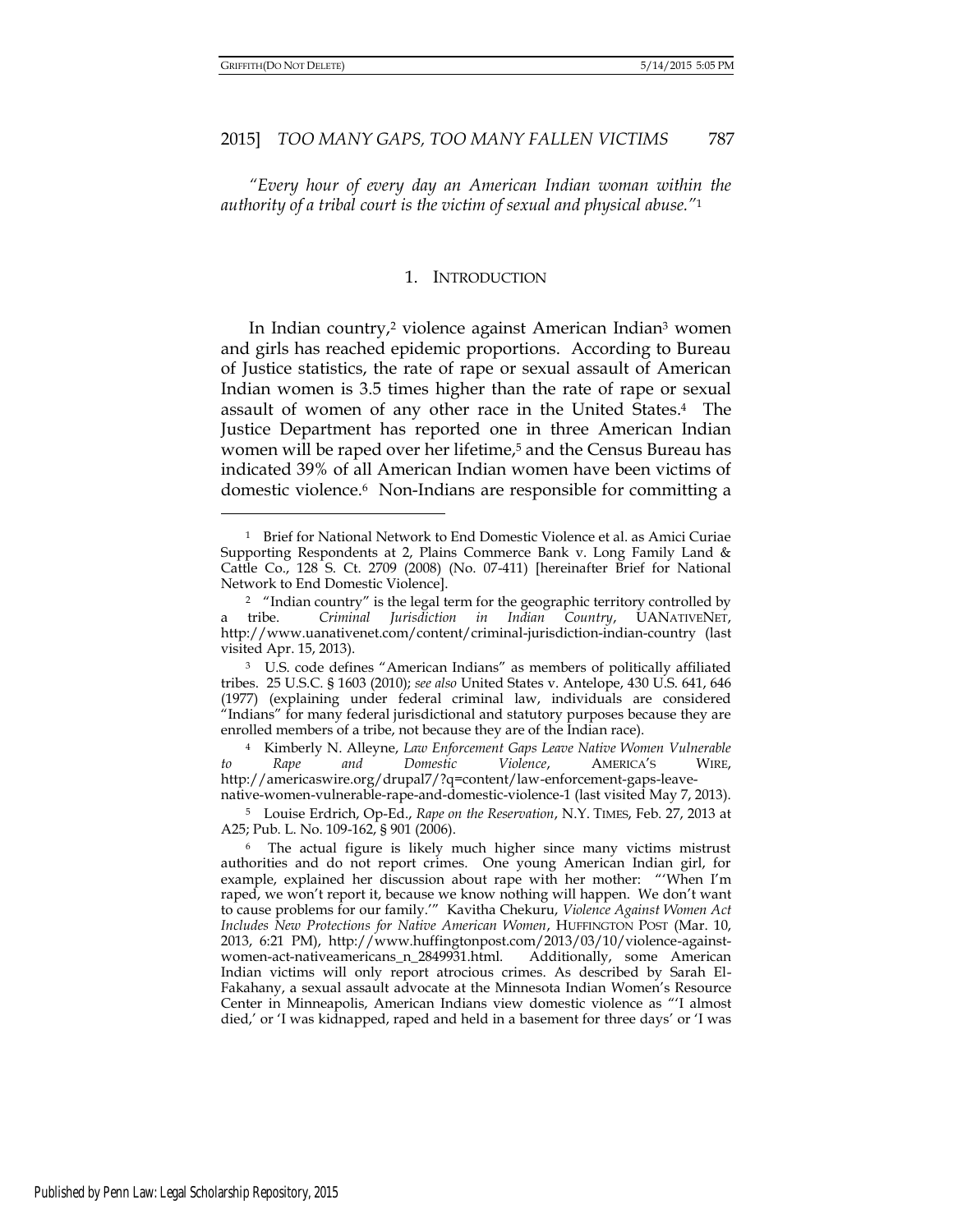788 *U. Pa. J. Int'l L.* [Vol. 36:3

disproportionate number of such crimes on tribal lands.<sup>7</sup>

Even though American Indian tribes possess nationhood status, maintain tribal sovereignty, and have their own court systems,<sup>8</sup> federal law has prevented tribes from prosecuting non-Indian perpetrators of crimes on tribal lands.<sup>9</sup> Complicating and contributing to the problem is the fact that the federal government, states, and tribes all share different degrees of jurisdiction over crimes committed in Indian country. If an American Indian woman is the victim of a crime of violence committed by an American Indian, with the exception of certain states, tribes and the federal government will generally have concurrent jurisdiction depending on the type of crime committed.10 If an American Indian woman is the victim of a violent crime committed by a non-Indian, tribal authorities, until recently, had no authority to arrest, prosecute, or punish an offender.11 Cases involving non-Indian perpetrators had to be referred to federal, and occasionally, state prosecutors.12 However, federal and state prosecutors historically

dragged by a car, but it wasn't that bad.'" Alleyne, *supra* note 4; *see also* Matthew L.M. Fletcher, *Addressing the Epidemic of Domestic Violence in Indian Country by Restoring Tribal Sovereignty*, AM. CONST. SOC'Y FOR L. & POL'Y, Mar. 2009, at 1 (describing the prevalence and problems associated with domestic abuse among American Indian women).

<sup>7</sup> *See* discussion *infra* Section 2 and accompanying notes.

<sup>8</sup> *Frequently Asked Questions*, U.S. DEP'T OF THE INTERIOR: BUREAU OF INDIAN AFF. [hereinafter BIA FAQ], http://www.bia.gov/FAQs/ (last updated Mar. 16, 2015, 2:44 PM).

<sup>9</sup> N. Bruce Duthu, *Broken Justice in Indian Country*, N.Y. TIMES, Aug. 10, 2008, at A17, *available at* 

http://www.nytimes.com/2008/08/11/opinion/11duthu.html.

<sup>10</sup> This is true depending on whether the crime occurs in a PL-280 state, and if the crime falls under the Major Crimes Act, which created federal jurisdiction over a number of major crimes committed by Indians against Indians. *See* 18 U.S.C.A. § 1153 (2008). The Supreme Court has upheld dual prosecution of offenses under the dual sovereignty doctrine. *See* United States v. Wheeler, 435 U.S. 313 (1978) (holding double jeopardy does not apply to defendants who are charged for acts that are criminal offenses under both tribal and federal laws since distinct independent sovereign bodies prosecute the offenses); United States v. Lara, 541 U.S. 193 (2004) (concluding that prosecution by the tribe and federal government was permissible). Non-major crimes committed by Indians against Indians are "within the exclusive jurisdiction of the tribes" if the crime occurs in a state where PL-280 is not in effect. WILLIAM C. CANBY, JR., AMERICAN INDIAN LAW IN A NUTSHELL: FIFTH EDITION 150 (2009).

<sup>11</sup> *See* Oliphant v. Suquamish Indian Tribe, 435 U.S. 191, 212 (1978) ("Indian tribes do not have inherent jurisdiction to try and to punish non-Indians."). The *Oliphant* decision was partially overruled by VAWA 2013.

<sup>12</sup> *See infra* Section 3.5. and accompanying notes.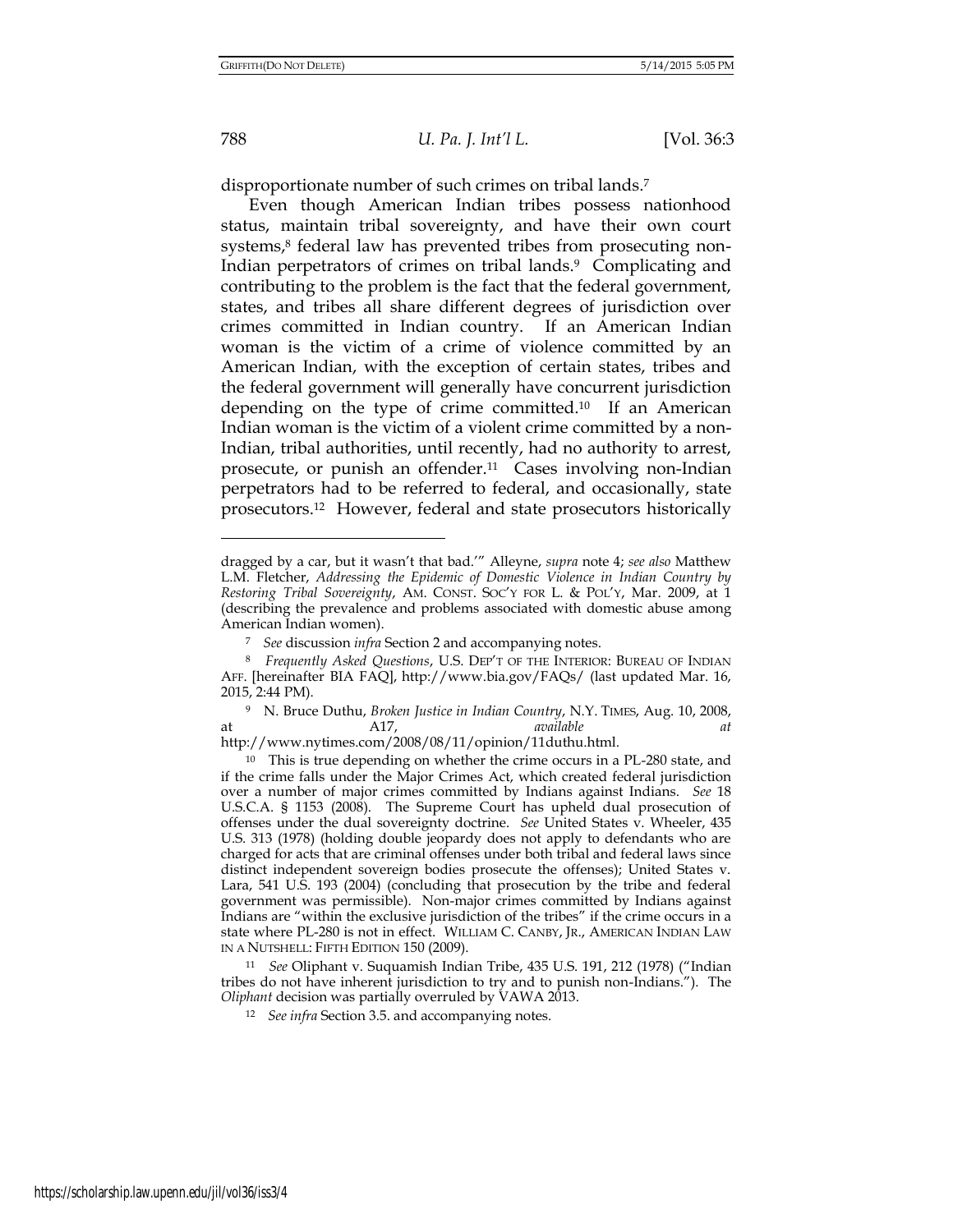have declined to prosecute many crimes committed against American Indian women on tribal lands due to factors that make prosecuting crimes challenging, such as a lack of resources and the distance of tribal lands. As a result, many indigenous women have been left unprotected from sexual violence, while perpetrators of crimes have remained unpunished.<sup>13</sup>

Several international law treaties, conventions, and declarations recognize a woman's right to freedom from sexual violence and a state's responsibility to prevent, investigate, and address acts of sexual violence against women.14 Even though international human rights organizations work hard to raise awareness of the high levels of violence against women on tribal lands, to obtain greater legal protection for victims of gender violence and to make the United States more aware of international law obligations, Indian women continue to experience high levels of sexual violence.15 As explained by Jana Walker, senior attorney and director of the Indian Law Resource Center's Safe Women, Strong Nations project, "While many in the United States take th[e] right [to be free of violence] for granted, Native women do not."<sup>16</sup>

The United States recently has taken steps to better protect American Indian women on tribal lands. The Violence Against Women Reauthorization Act of 2013 increases the jurisdiction of tribes by permitting tribes to prosecute non-Indians accused of committing certain domestic abuse and dating violence crimes in Indian country. The Tribal Special U.S. Attorney pilot program trains tribal prosecutors in federal law and permits them to act as co-counsel in federal prosecutions of violent crimes against Indian women. The federal government also participates in an increased number of discussions, consultations, and listening sessions with tribes.

Yet, these strides alone are not enough. Violence against

<sup>13</sup> Lauren Kelly, *The Human Rights Impacts of VAWA 2013: A True Victory for Native American Women?*, DUKE IMMERSE 1 (2013), *available* http://humanrights.fhi.duke.edu/wp-content/uploads/2014/05/Kelly-The-Human-Rights-Impacts-of-VAWA-2013.pdf.

<sup>14</sup> *See infra* Section 4.

<sup>15</sup> Amnesty International, The Indian Law Resource Center, the National Congress of American Indians Task Force on Violence Against Women, Clan Star, Inc. and the National Indigenous Women's Resource Center all work to end human right violations against American Indian women. Kelly, *supra* note 13, at 1–2.

<sup>16</sup> *Id.*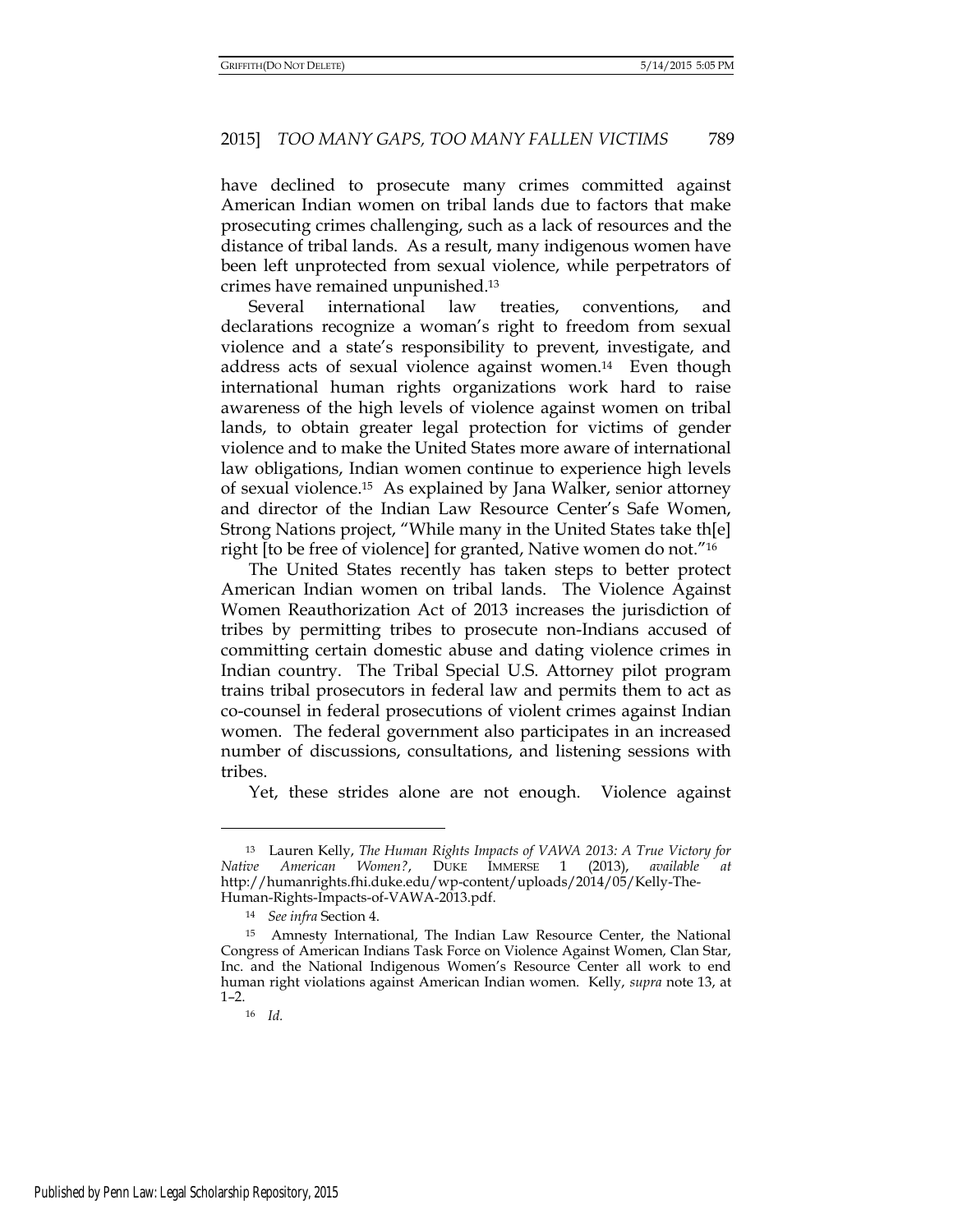Indian women on tribal lands continues. Funding and resources are limited. Political, constitutional, and jurisdictional questions surrounding the further expansion of criminal jurisdiction of tribes have to be examined by federal, state, and tribal representatives. The United States needs to prioritize and recognize, domestically and internationally, its commitment to preventing and protecting indigenous women from violence, as well as investigate and punish more violent offenses. Impunity gaps in the law, which continue to contribute to a sense of lawlessness in Indian country, have to be addressed and rectified. Non-Indians, who do not work or live on tribal lands, or are not in a relationship with an Indian woman who resides in Indian country, are still immune from tribal prosecution of violent crimes committed against Indian women on tribal lands.

This article will discuss the problem of the high rate of violence against American Indian women on tribal lands with special attention to the current jurisdictional scheme and impunity gaps in the law. In Part 2 of the article, I provide an overview of the scope of the problem. In Part 3, I outline the history of criminal jurisdiction in Indian country. In Part 4, I discuss the international law obligations of the United States to protect indigenous women from sexual violence. In Part 5, I review recent efforts to address violence against American Indian women on tribal lands. In Part 6, I recognize the challenge of reducing violence against American Indian women on tribal lands and propose ways to begin to solve this significant problem.

#### 2. SCOPE OF THE PROBLEM

Violence against American Indian women residing on Indian reservations far exceeds violence against any other population of women in the United States.17 A recent Centers for Disease Control

<sup>17</sup> *See* MICHAEL PLANTY ET AL., BUREAU OF JUSTICE STATISTICS, U.S. DEP'T OF JUSTICE, FEMALE VICTIMS OF SEXUAL VIOLENCE, 1994–2010 (2013), *available at* http://www.bjs.gov/content/pub/pdf/fvsv9410.pdf (discussing the prevalence of female sexual violence between 1994 and 2010 by comparing age, income and race among other factors); *see also* CALLIE RENNISON, BUREAU OF JUSTICE STATISTICS, U.S. DEP'T OF JUSTICE, VIOLENT VICTIMIZATION AND RACE, 1993–98 (2001), *available at* http://www.bjs.gov/content/ pub/pdf/vvr98.pdf (2001) (reporting data demonstrating American Indian females suffer the highest rate of "overall violence and serious violence" as compared to other races).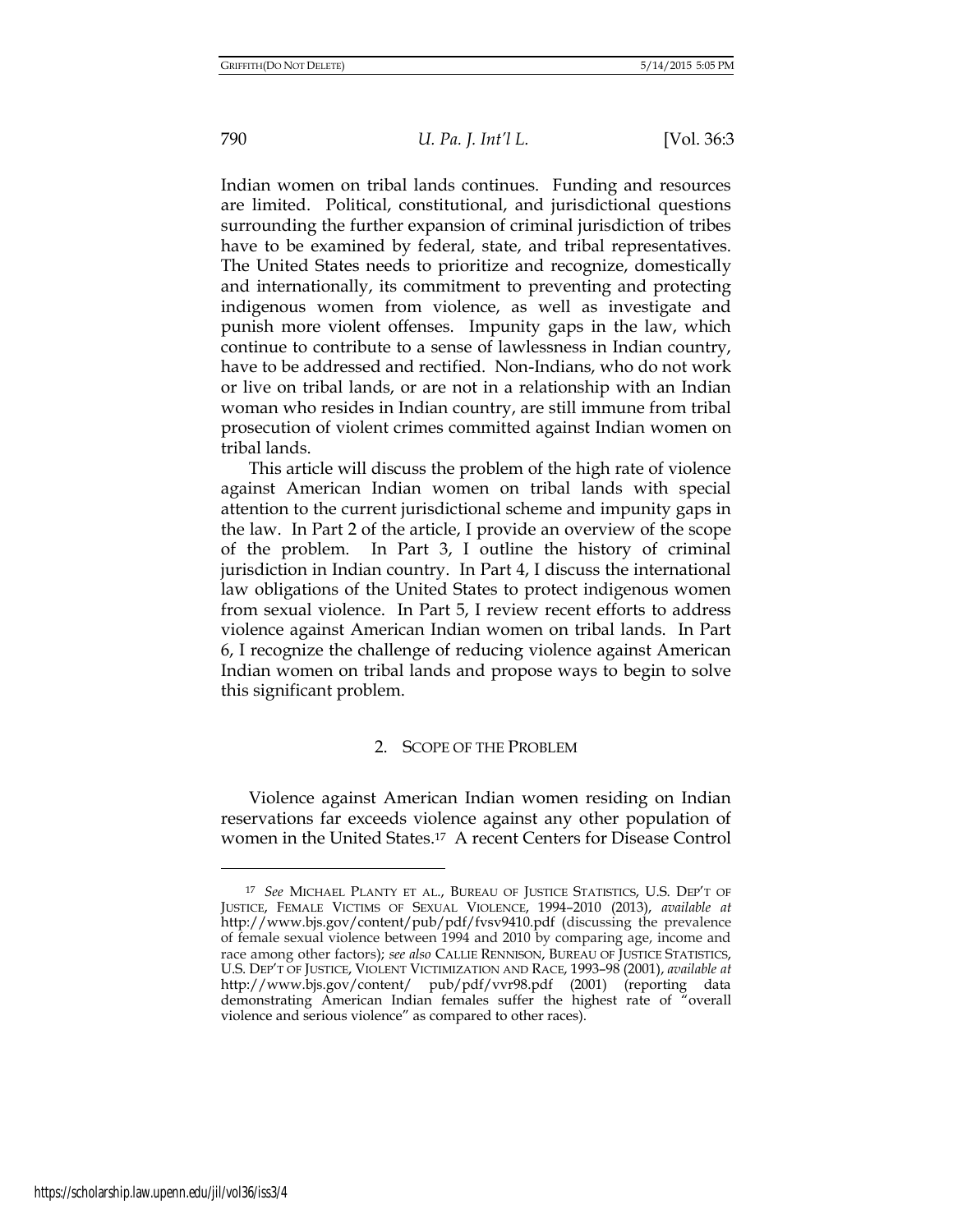and Prevention study, for example, found 46% of Native American women have experienced rape, physical violence, and/or stalking by a partner in their lifetime.18 A University of Oklahoma regional survey reported nearly three out of every five Native American women have been assaulted by their spouses or intimate partners.19 Rapes against American Indian women have been characterized as "exceedingly violent" and three times more likely to involve weapons than all other reported rapes.<sup>20</sup>

Non-Indians are responsible for the highest number of violent crimes committed against American Indian women. At least 70% of rapes of American Indians are inter-racial, with some studies reporting the percentage as high as  $88\%$ .<sup>21</sup> In a study by the Bureau of Justice, nearly four in five American Indian victims of rape and/or sexual assault described the perpetrator of the crime as white, and for about one in ten incidents of rape and sexual assault, described the perpetrator of the crime as black.<sup>22</sup> The percentage of interracial rapes of American Indian women is particularly high when compared to rapes of non-Indian women in the United States: 69% of rapes of Caucasian victims are committed by Caucasian individuals and 81% of rapes of African-

<sup>20</sup> Duthu, *supra* note 9.

<sup>18</sup> Jodi Gillette & Charlie Galbraith, *President Signs 2013 VAWA – Empowering Tribes to Protect Native Women*, WHITE HOUSE BLOG (Mar. 7, 2013, 7:07 PM), http://www.whitehouse.gov/blog/2013/03/07/president-signs-2013-vawaempowering-tribes-protect-native-women.

<sup>&</sup>lt;sup>19</sup> *Id.* A compilation of the National Crime Victimization Surveys from 1992 to 2005 reported American Indian and Alaska Native women experienced the highest rate of intimate partner violence. RONET BACHMAN ET AL., VIOLENCE AGAINST AMERICAN INDIAN AND ALASKA NATIVE WOMEN AND THE CRIMINAL JUSTICE RESPONSE: WHAT IS KNOWN 47 (2008) [hereinafter BACHMAN RESEARCH REPORT], *available at* https://www.ncjrs.gov/pdffiles1/nij/grants/223691.pdf.

<sup>21</sup> Melissa L. Tatum, *VAWA and the Rolled-Up Newspaper of Goodness*, HUFFINGTON POST BLOG (Mar. 14, 2013, 6:31 PM), http://www.huffingtonpost.com/melissa-l-tatum-/vawa-and-the-rolledupnew\_b\_2863467.html; Larry Cunningham, *Deputization of Indian Prosecutors: Protecting Indian Interests in Federal Court*, 88 GEO. L.J. 2187, 2197–98 (2000). Other accounts cite the percentage much higher. *See, e.g.*, Brief for National Network to End Domestic Violence, *supra* note 1, at 5 ("The Department of Justice reports that white or black offenders committed 88% of all such violent victimizations [of American Indian women] during the years 1992–2001."); Duthu, *supra* note 9, at 1 ("More than 80 percent of Indian victims identify their attacker as non-Indian.").

<sup>22</sup> Steven W. Perry, BUREAU OF JUSTICE STATISTICS, U.S. DEP'T OF JUSTICE, AMERICAN INDIANS AND CRIME: A BJS STATISTICAL PROFILE, 1992–2002 (2004), [hereinafter American Indians and Crime 1992-2002], available http://www.bjs.gov/content/pub/pdf/aic02.pdf.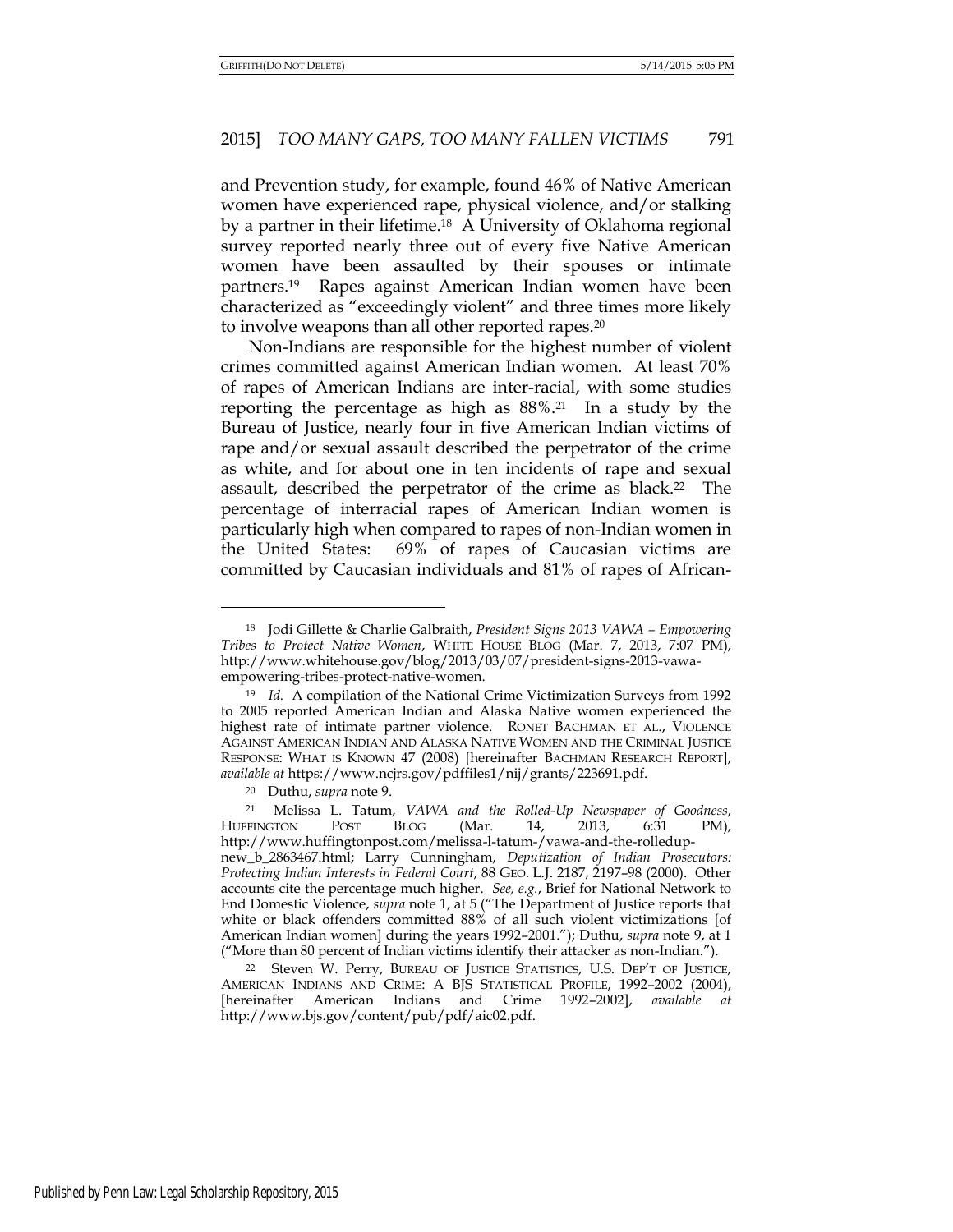American victims are committed by African-American individuals.<sup>23</sup>

The high rate of interracial sexual violence on tribal lands can be partially attributed to the large number of non-Indians who reside on reservations after purchasing land within Indian reservations and/or marry American Indian women.<sup>24</sup> Over half of all married American Indian women have non-Indian husbands.<sup>25</sup> Also contributing to the high rate of interracial sexual violence on tribal lands are individuals who do not live in Indian country, but specifically travel to reservations to rape American Indian women.26 Lisa Brunner, an advocate for survivors of domestic violence and sexual assault in the American Indian community, describes sexual predators at American Indian reservations as "hunting—non-natives come here hunting. They know they can come into our lands and rape us with impunity because they know that we can't touch them."<sup>27</sup>

Women play significant cultural, spiritual, and physical roles in tribal communities.28 Violence against American Indian women not only threatens to erode tribal sovereignty, but also to irreparably hurt the welfare of American Indian women.29 Rape and sexual assault are types of crimes that can impact women physically, emotionally, and spiritually, and may ultimately cause victims to suffer higher rates of depression, alcoholism, drug abuse, and suicidal ideation than those who have not been sexually assaulted.30 When American Indian women are traumatized by sexual violence, their contributions to their family and tribal

<sup>23</sup> Tatum, *supra* note 21.

<sup>24</sup> *See* Judith V. Royster, *The Legacy of Allotment*, 27 ARIZ. ST. L.J. 1, 12–15 (1995) (explaining how millions of acres of land passed from Indian tribes to non-Indian owners due to the surplus lands program and the allotment to individual Indians of tribal land that could be "alienated, encumbered, and at least as to Burke Act patents, taxed").

<sup>25</sup> Kelly, *supra* note 13.

<sup>26</sup> *Id.* 

<sup>27</sup> Elisabeth Epstein, *America's Dark Secret: Violence Against Natives*, GIRLS' GLOBE, Apr. 19, 2013, http://girlsglobe.org/2013/04/19/americas-dark-secretviolence-against-natives/.

<sup>28</sup> Sarah Deer, *Toward an Indigenous Jurisprudence of Rape*, 14 KAN. J.L. & PUB. POL'Y 121, 124 (2004–2005).

<sup>29</sup> Hossein Dabiri, Comment, *Kiss the Ring, But Never Touch the Crown: How U.S. Policy Denies Indian Women Bodily Autonomy and the Save Native Women Act's Attempt to Reverse that Policy*, 36 AM. INDIAN L. REV. 385, 386 (2011–2012).

<sup>30</sup> Deer, *supra* note 28, at 123.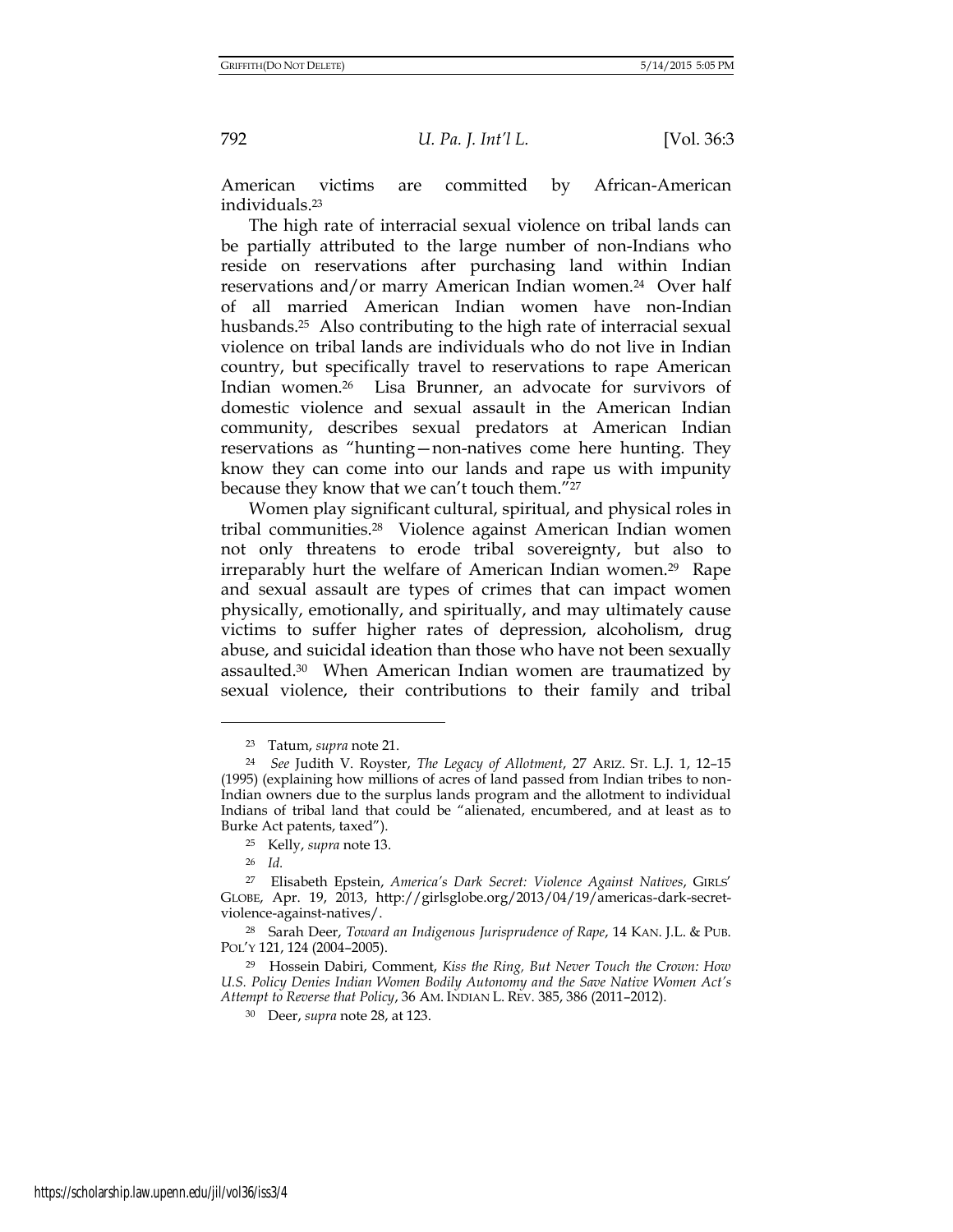communities may decrease.31 Domestic violence and sexual assault can lead to breakdowns of the family structure and can negatively impact an entire tribal community.<sup>32</sup>

#### 3. OVERVIEW OF CRIMINAL JURISDICTION IN INDIAN COUNTRY

Tribes have the power to establish and to operate their own court systems, with their own judges and prosecutors.<sup>33</sup> Tribal justice systems, including tribal courts, tribal legal codes, and law enforcement officers, widely differ in sophistication and form.<sup>34</sup> The federal government, states, and tribes all have varying, and sometimes overlapping, degrees of jurisdiction over crimes committed in Indian country, which depend on whether a victim is a member of a federally recognized Indian tribe, whether an accused is a member of a federally recognized Indian tribe, the type of crime committed, and whether an alleged crime occurred on tribal land.<sup>35</sup>

The U.S. Constitution recognizes Indian tribes<sup>36</sup> as entities that are not taxed by state and federal governments with whom the

 $\overline{a}$ 

<sup>34</sup> *See* Vanessa J. Jiménez & Soo C. Song, *Concurrent Tribal and State Jurisdiction Under Public Law 280*, 47 AM. U. L. REV. 1627, 1628 (1998) ("Currently, many tribal justice systems [are] widely varied in their relative sophistication and form . . ."); Nell Jessup Newton, *Tribal Court Praxis: One Year in the Life of Twenty Indian Tribal Courts*, 22 AM. INDIAN L. REV. 285, 291 (1998) (presenting a review of litigation in the tribal courts); and Gordon K. Wright, *Recognition of Tribal Decisions in State Courts*, 37 STAN. L. REV. 1397, 1401–03 (1985) (describing the evolution of modern tribal courts and their organization, function, and weaknesses). Over 170 tribal nations operate law enforcement agencies and over 350 tribes maintain their own judicial systems. AMNESTY INT'L, MAZE OF INJUSTICE 28 (2007) [hereinafter AMNESTY INTERNATIONAL],

http://www.amnestyusa.org/pdfs/mazeofinjustice.pdf.

<sup>31</sup> *Id.* at 124.

<sup>32</sup> *Id.* 

<sup>33</sup> There are more than 300 tribal courts in the United States. *Id.*; Elizabeth Ann Kronk, *American Indian Tribal Courts as Models for Incorporating Customary Law*, 3 J. CT. INNOVATION 231, 235 n.16 (2010), *available at* http://law.pace.edu/sites/default/files/IJIEA/JCIKronk\_American%20Indian% 20Tribal%20Courts%20JLJB%203-16\_1\_1\_2.pdf. *See also* Indian Reorganization Act of 1934, Pub. L. No. 73-383 (1934) (codified at 25 U.S.C. § 461 *et seq.*) (permitting tribes to create their own tribal courts).

<sup>35</sup> AMNESTY INTERNATIONAL, *supra* note 34, at 27.

<sup>36</sup> "Indian tribes" are defined as "any tribe, band, or other group of Indians subject to the jurisdiction of the United States and recognized as possessing powers of self-government." 25 U.S.C.A. § 1301(1) (1968).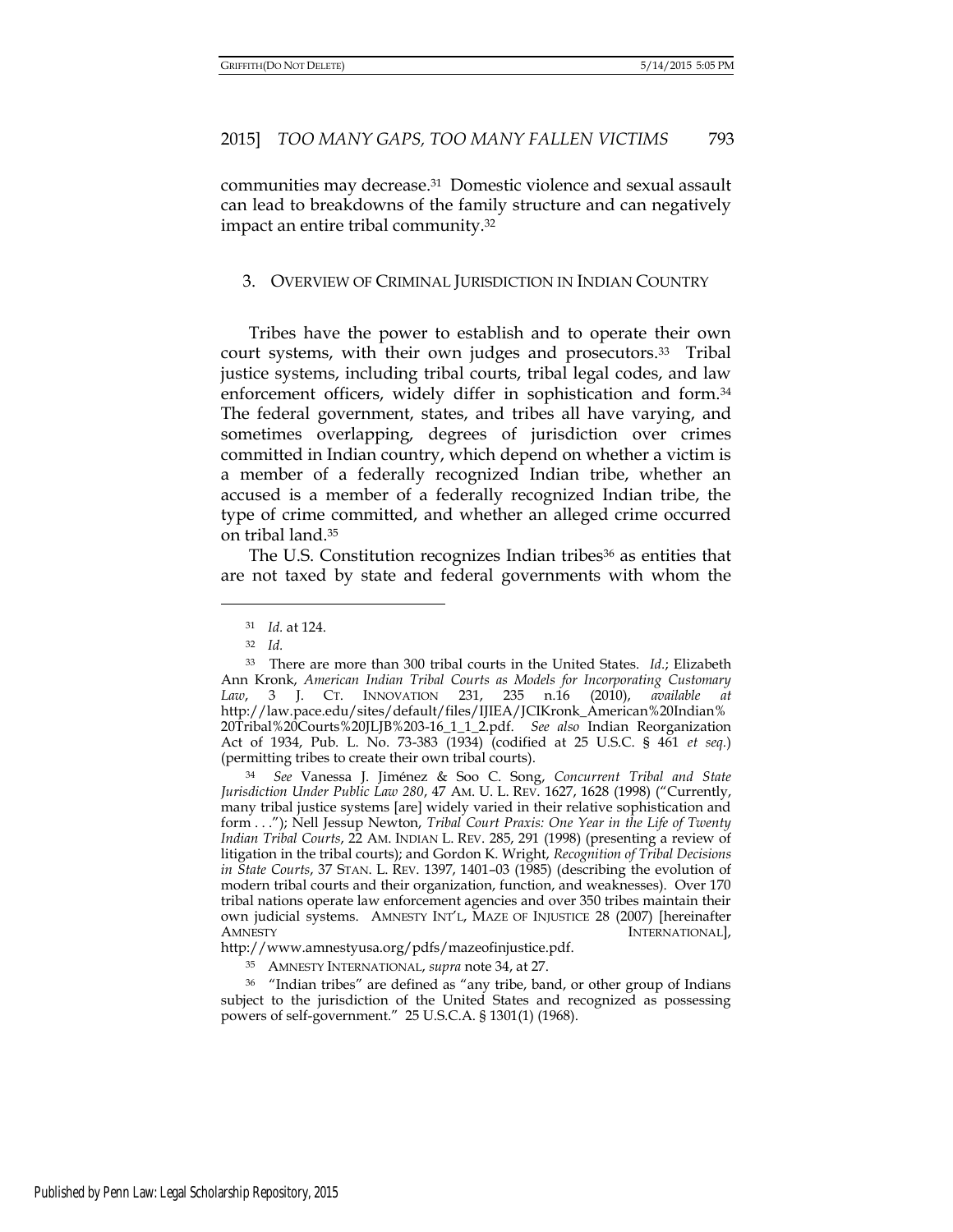794 *U. Pa. J. Int'l L.* [Vol. 36:3

federal government shares commercial relations and makes treaties.37 The Supreme Court has classified Indian tribes not as "foreign state[s]," but as "domestic dependent nations."<sup>38</sup> Although an Indian tribe cannot enter into relations with other foreign states,39 it can exercise many of the sovereign powers of government it would retain if it were a nation within the international sphere (*i.e.,* the power to determine its own form of government, the power to determine citizenship criteria, and the power to tax), unless the United States divests a tribe of an attribute of sovereignty40 or the exercise of tribal sovereignty authority is inconsistent with a tribe's domestic dependent status.<sup>41</sup>

Through a series of federal statutes and U.S. Supreme Court decisions, tribes have been divested of substantial power to prosecute individuals who commit crimes on Indian lands, resulting in a "jurisdictional puzzle of federal, state, and tribal authority in Indian Country."42 Federal and state intervention in tribal affairs, coupled with varying levels of political, legal, and financial support, has made it difficult for tribal justice systems to operate in full parity with state and federal justice systems.<sup>43</sup>

<sup>37</sup> Judith Resnik, *Multiple Sovereignties: Indian Tribes, States, and the Federal Government*, 79 JUDICATURE 118, 118 (1995–1996).

<sup>38</sup> Cherokee Nation v. Georgia, 30 U.S. 1, 17, 20 (1831). *See also* Santa Clara Pueblo v. Martinez, 436 U.S. 49, 71 (1978) (characterizing Indian tribes as "quasisovereign nations").

<sup>39</sup> Worcester v. Georgia, 31 U.S. 515, 559 (1832); *see also* Royster, *supra* note 24, at 2 n.4 (commenting how most tribes, besides the ability to enter into foreign relations, meet the qualifications of a state: "a defined territory, a population, and a government.").

<sup>40</sup> A tribe may voluntarily divest itself, or Congress may take action to affirmatively divest an Indian tribe, of some aspect of its sovereignty. Fletcher, *supra* note 6, at 2–3.

<sup>41</sup> Washington v. Confederated Tribes of Colville Indian Reservation, 447 U.S. 134, 153–54 (1980) ("This Court has found such a divestiture in cases where the exercise of tribal sovereignty would be inconsistent with the overriding interests of the National Government, as when the tribes seek to engage in foreign relations, alienate their lands to non-Indians without federal consent, or prosecute non-Indians in tribal courts which do not accord the full protections of the Bill of Rights.").

<sup>42</sup> Rebecca A. Hart & M. Alexander Lowther, *Honoring Sovereignty: Aiding Tribal Efforts to Protect Native American Women from Domestic Violence*, 96 CALIF. L. REV. 185, 187 (2008); *see also* BACHMAN RESEARCH REPORT, *supra* note 19, at 69. ("The impact of federal intervention in tribal affairs may have served to hinder the ability of tribal governments to effectively address violence against American Indian and Alaska Native women.").

<sup>43</sup> *See* Jiménez & Song, *supra* note 34, at 1628 ("[U]neven political, legal, and financial support impedes the ability of many tribal justice systems to function in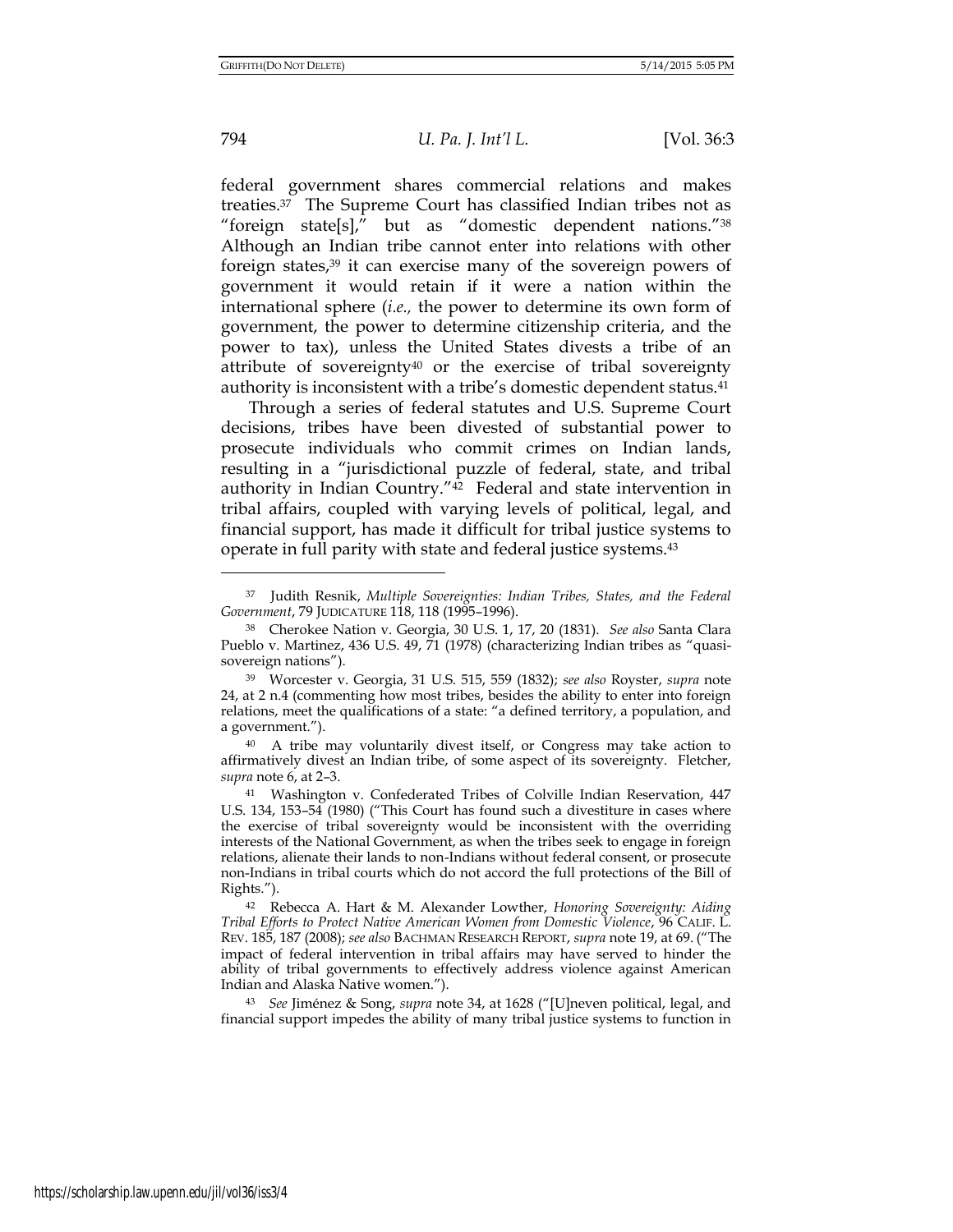To better understand recent developments to curb violence against American Indian women, it is important to become familiar with past developments in federal Indian law, as well as international law, in order to recognize the unique authority and position of American Indian tribes as both sovereign and dependent nations.

## *3.1. Federal Jurisdiction in Indian Country*

Congress adopted the General Crimes Act in 1817, establishing federal jurisdiction over interracial crimes committed on tribal lands by Indians against non-Indians if an Indian perpetrator was not already punished by tribal law and no treaty provision applied, and establishing federal criminal jurisdiction over interracial crimes committed by non-Indians against Indians.44 Crimes involving only Indian offenders and Indian victims remained within the jurisdiction of a tribe.45 In *Ex Parte Crow Dog*, an 1883 case, the Supreme Court held the Sioux Tribe had criminal jurisdiction over a tribal member's alleged murder of another member of the same tribe on the reservation because the alleged murder was not a federal offense and so not cognizable under federal law.<sup>46</sup>

Congress passed the Major Crimes Act ("MCA") in response to outcry over the unpopular *Ex Parte Crow Dog* case.47 Under the

full parity with state and federal systems."); *see also Message on the Observance of Labor Day, 1997*, 33 WKLY. COMPILATION OF PRESIDENTIAL DOC. 1267, 1268 (Aug. 25, 1997), *available at* http://www.govrecords.org/pd01se97-message-on-theobservance-of-labor-day-1997.html (emphasizing President Clinton's concern that "many Indian citizens receive police, investigative, and detention services that lag far behind even this country's poorest jurisdictions").

<sup>44</sup> General Crimes Act, ch. 92, § 2, 3 Stat. 383, 383 (1817) (codified as amended at 18 U.S.C. § 1152 (2006)); M. Brent Leonhard, *Returning Washington P.L. 280 Jurisdiction to Its Original Consent-Based Grounds*, 47 GONZ. L. REV. 663, 668 (2011–2012)

<sup>45</sup> *Id.* 

<sup>46</sup> *Ex parte* Crow Dog, 109 U.S. 556 (1883).

<sup>47</sup> *See* Kevin K. Washburn, *Federal Criminal Law and Tribal Self-Determination*, 84 N.C. L. REV. 779, 803–05 (2006) (arguing that tribal laws were insufficient and "portraying Indian country as a lawless place" using *Crow Dog*, which allowed federal officials to successfully lobby for a major crimes law); Gideon M. Hart, *A Crisis in Indian Country: An Analysis of the Tribal Law and Order Act of 2010, 23* REGENT U. L. REV. 139, 151 (2010) ("In response to the unpopular *Crow Dog*  decision, ... Congress passed the Major Crimes Act in 1885."); and Leonhard,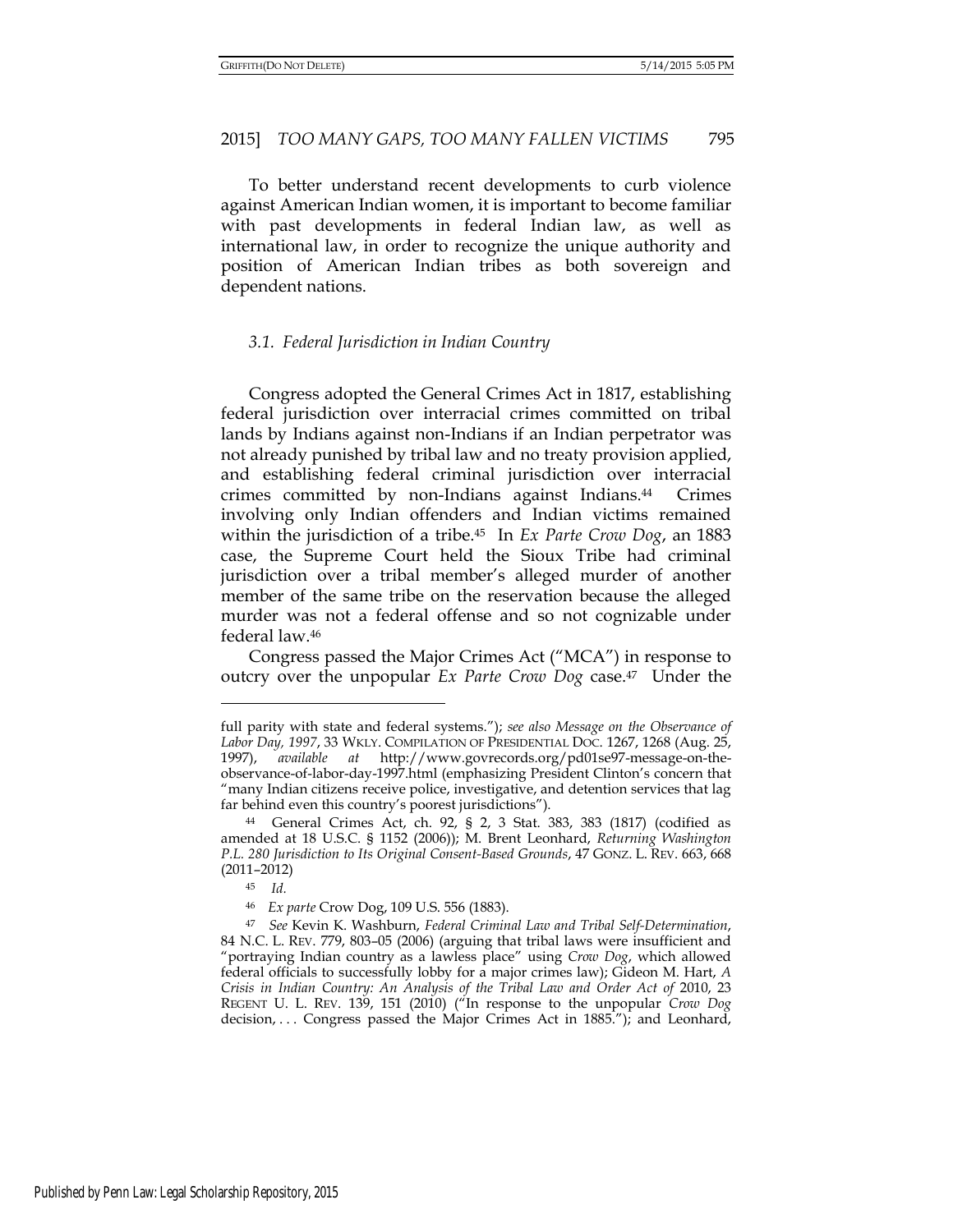796 *U. Pa. J. Int'l L.* [Vol. 36:3

MCA, federal courts were conferred jurisdiction over certain major crimes committed by American Indians within Indian country, such as murder, rape, arson, and robbery, regardless of whether the victim of a crime was Indian or non-Indian.48 Violent crimes against women,<sup>49</sup> such as aggravated assault and rape, were also designated crimes to be prosecuted at the federal level.<sup>50</sup>

The underlying impetus for creating the MCA, as described by Law Professor Philip J. Prygoski, was the sentiment that "Indian tribes were not competent to deal with serious issues of crime and punishment."51 By authorizing federal jurisdiction over major crimes occurring on tribal lands, the MCA also greatly reduced the internal sovereignty of American Indian tribes. Although most case law appears to indicate that tribes have concurrent jurisdiction over crimes enumerated in the MCA,52 legal scholars have noted "[t]he practical impact [of the enactment of the  $MCA$ ]... is that fewer tribes pursue prosecution of crimes such as murder and

<sup>49</sup> After Public Law 280 ("PL-280") was passed in 1953, federal jurisdiction over major crimes, including violent crimes against American Indian women committed on tribal lands, was transferred to state governments in designated states. See generally the discussion of PL-280 *infra* Section 3.3 for details about this law.

<sup>50</sup> BACHMAN RESEARCH REPORT, *supra* note 19, at 71.

<sup>51</sup> Philip J. Prygoski, *From Marshall to Marshall: The Supreme Court's Changing Stance on Tribal Sovereignty*, 12 COMPLEAT L. 14, 16 (1995) (examining the changing doctrine of American Indian tribal sovereignty through analysis of U.S. Supreme Court decisions over the past 170 years).

<sup>52</sup> AMNESTY INTERNATIONAL, *supra* note 34, at 29. *See, e.g.*, *Antelope*, 430 U.S. at 643 n.2; *Wheeler*, 435 U.S. at 329–30.

*supra* note 44, at 672–73 ("*Ex parte Crow Dog* [led] to the enactment of the Major Crimes Act . . .") (footnote omitted).

<sup>48</sup> *See* Major Crimes Act, 18 U.S.C. § 1153 (2006). The MCA currently states:

<sup>(</sup>a) Any Indian who commits against the person or property of another Indian or other person any of the following offenses, namely, murder, manslaughter, kidnapping, maiming, a felony under chapter 109A, incest, assault with intent to commit murder, assault with a dangerous weapon, assault resulting in serious bodily injury (as defined in section 1365 of this title), an assault against an individual who has not attained the age of 16 years, felony child abuse or neglect, arson, burglary, robbery, and a felony under section 661 of this title within the Indian country, shall be subject to the same law and penalties as all other persons committing any of the above offenses, within the exclusive jurisdiction of the United States. (b) Any offense referred to in subsection (a) of this section that is not defined and punished by Federal law in force within the exclusive jurisdiction of the United States shall be defined and punished in accordance with the laws of the State in which such offense was committed as are in force at the time of such offense.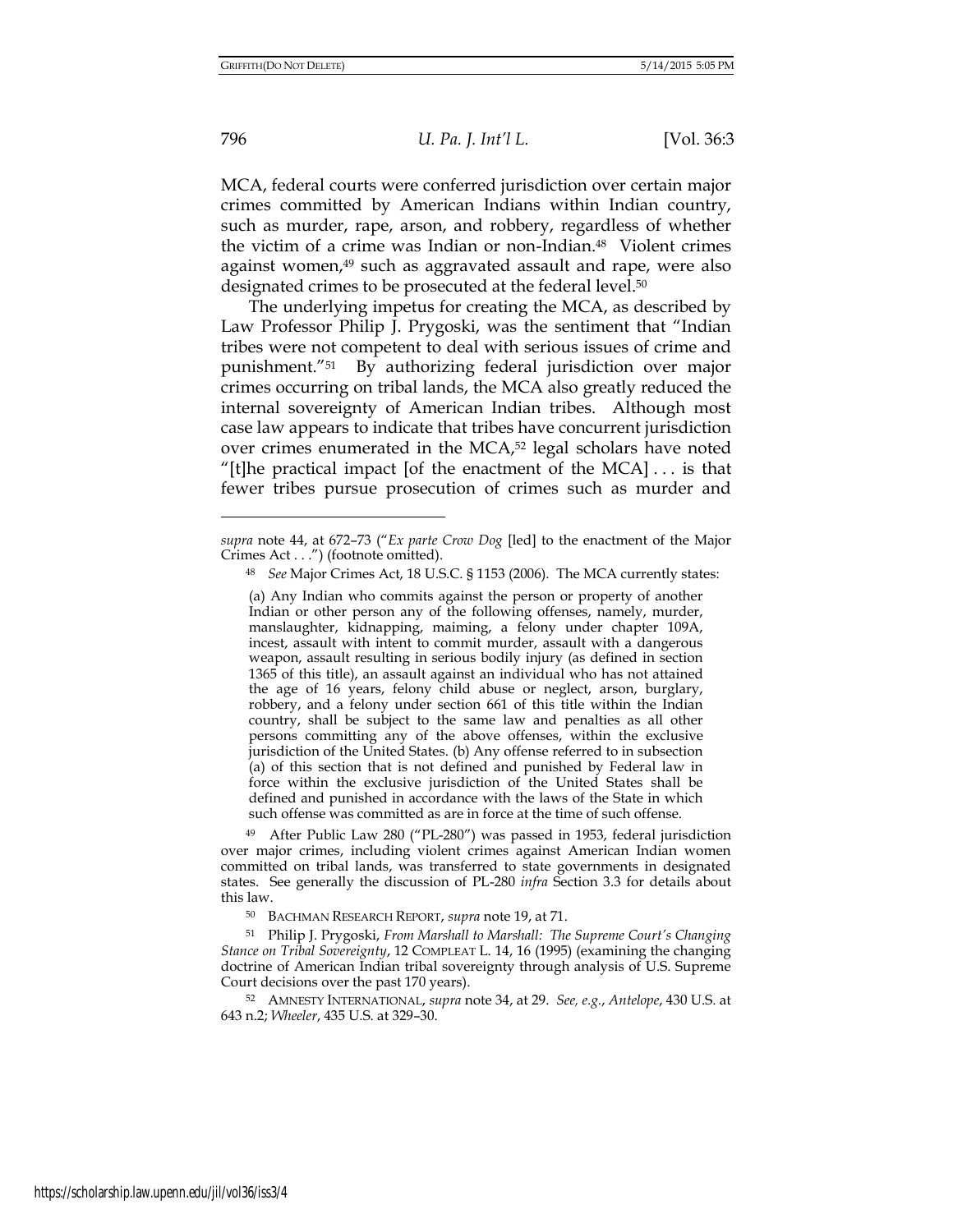rape" and "rape cases have become the domain of the federal government."<sup>53</sup>

# *3.2. Public Law 280 and the Transfer of Jurisdiction in Indian Country to Specific States*

Public Law 280 ("PL-280") was enacted by Congress in 1953, and transferred, in designated PL-280 states, jurisdiction over certain crimes committed on tribal land from federal to state governments. <sup>54</sup> Tribes were forced to accept state jurisdiction; the consent of Indian tribes was not required.55 When implementing PL-280, Congress expressed three purposes: "lawlessness on reservations, the desire to assimilate Indian tribes into the population at large, and a shrinking federal budget for Indian affairs."<sup>56</sup>

Under PL-280, both tribal and state authorities have concurrent jurisdiction over crimes committed on tribal lands by indigenous people.57 Alaska, California, Minnesota, Nebraska, Oregon, and Wisconsin are six states that were required to adopt PL-280, while other states had the option of acquiring partial or total

<sup>53</sup> Sarah Deer, *Sovereignty of the Soul: Exploring the Intersection of Rape Law Reform and Federal Indian Law*, 38 SUFFOLK U. L. REV. 455, 460 (2005).

<sup>54</sup> *See* Jiménez & Song, *supra* note 34, at 1657 ("Public Law 280 unilaterally transferred federal civil and criminal jurisdiction 'over offenses committed by or against Indians' within Indian country to the six designated states ....") (footnotes omitted); Ada Pecos Melton & Jerry Gardner, *Public Law 280: Issues and Concerns for Victims of Crime in Indian Country*, AIDAINC.NET, http://www.aidainc.net/Publications/pl280.htm (last visited Feb. 12, 2015) ("Public Law 83-280 . . . was a transfer of legal authority (jurisdiction) from the federal government to state governments . . . ."); McClanahan v. Ariz. State Tax Comm'n, 411 U.S. 164, 177 (1973) (noting that PL-280 "grants the consent of the United States to States wishing to assume criminal and civil jurisdiction over reservation Indians, and 25 U.S.C. s 1324 confers upon the States the right to disregard enabling acts which limit their authority over such Indians.").

<sup>55</sup> *See* Carole Goldberg & Duane Champagne, *Is Public Law 280 Fit for the Twenty-First Century? Some Data at Last*, 38 CONN. L. REV. 697, 703 (2006) ("One of the striking features of Public Law 280, however, is the fact that affected tribes did not consent to its adoption and implementation."); Melton & Gardner, *supra* note 54, § 3 ("Public Law 280 required neither the consent of the Indian Nations being affected nor even consultation with these Indian Nations.").

<sup>56</sup> Jiménez & Song, *supra* note 34, at 1659 (referencing Washington v. Confederated Bands & Tribes of the Yakima Indian Nation, 439 U.S. 463, 488 (1979)).

<sup>57</sup> AMNESTY INTERNATIONAL, *supra* note 34, at 29.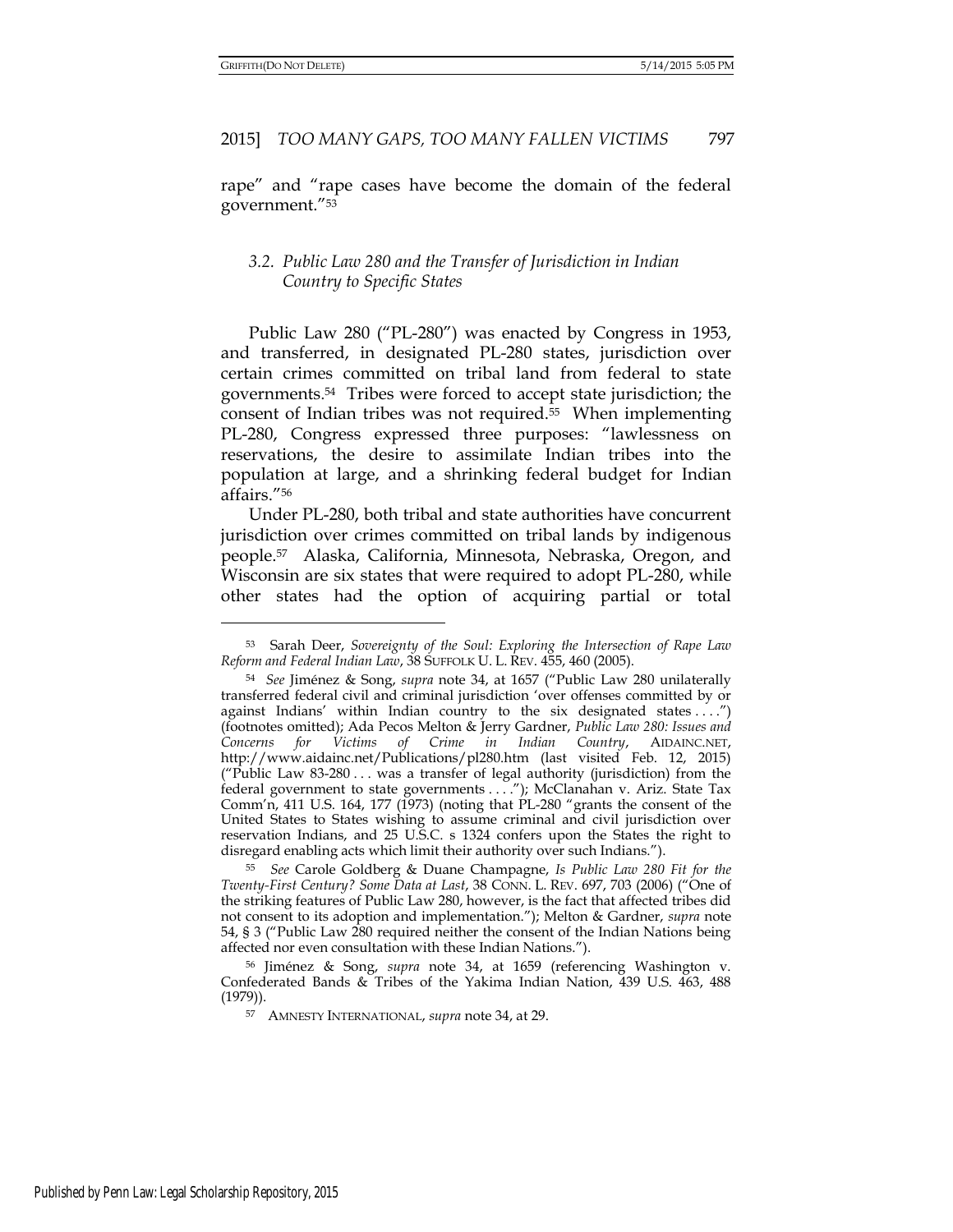jurisdictional authority over certain American Indian affairs.58 A couple of tribes in these states were excluded from state criminal jurisdiction because of their lobbying efforts.59 Since PL-280's enactment, many tribal leaders have viewed the law as unsatisfactory, one-sided and part of the reason why tribes lost control over several criminal and civil matters within their territory.<sup>60</sup>

In 1968, fifteen years after PL-280 was originally enacted, Congress amended the law to add a tribal consent requirement and to provide states with the option of giving back jurisdiction to the federal government.61 This new tribal consent requirement applied only to future transfers of jurisdiction to states under PL-280 – not to transfers of jurisdiction that had already occurred.62 However, the 1968 amendments did permit any state, which had previously assumed jurisdiction under PL-280, to offer the return of all, or any measure, of its jurisdiction to the federal government by submitting a resolution to the Secretary of the Interior.<sup>63</sup> The Secretary could then choose to accept or to reject the return of jurisdiction from a state.<sup>64</sup> The amendments notably did not include any means for Indian nations to initiate return jurisdiction on their own.<sup>65</sup>

PL-280 did not eliminate or formally reduce tribal criminal

<sup>58</sup> *See* Goldberg & Champagne, *supra* note 55, at 700–01 ("Public Law 280 authorized state criminal jurisdiction over Indians and non-Indians on reservations in six named states . . . ."); Melton & Gardner, *supra* note 54, §§ 2, 6 (referring to these six states as the "'mandatory states'"). *See also* AMNESTY INTERNATIONAL, *supra* note 34, at 29 (stating that under PL-280, the U.S. Congress gave California, Minnesota, Nebraska, Oregon, Wisconsin and Alaska "extensive criminal and civil jurisdiction over Indian Country").

<sup>59</sup> *See* Goldberg & Champagne, *supra* note 55, at 700–01 (mentioning the successful lobbying effort of some tribes, resulting in being free from state criminal jurisdiction).

<sup>60</sup> *See* AMNESTY INTERNATIONAL, *supra* note 34, at 29 ("Public Law 280 is seen by many Indigenous peoples as an affront to tribal sovereignty, not least because states have the option to assume and to relinquish jurisdiction, a power not extended to the Indigenous peoples affected.").

<sup>61</sup> *See* Goldberg & Champagne, *supra* note 55, at 707 (noting amendments passed by Congress in 1968 that allowed states to return jurisdiction back to the federal government); Melton & Gardner, supra note 54, § 4 ("These 1968 amendments added a tribal consent requirement . . . .").

<sup>62</sup> *Id.* 

<sup>63</sup> *Id.*

<sup>64</sup> *Id.*

<sup>65</sup> *Id.*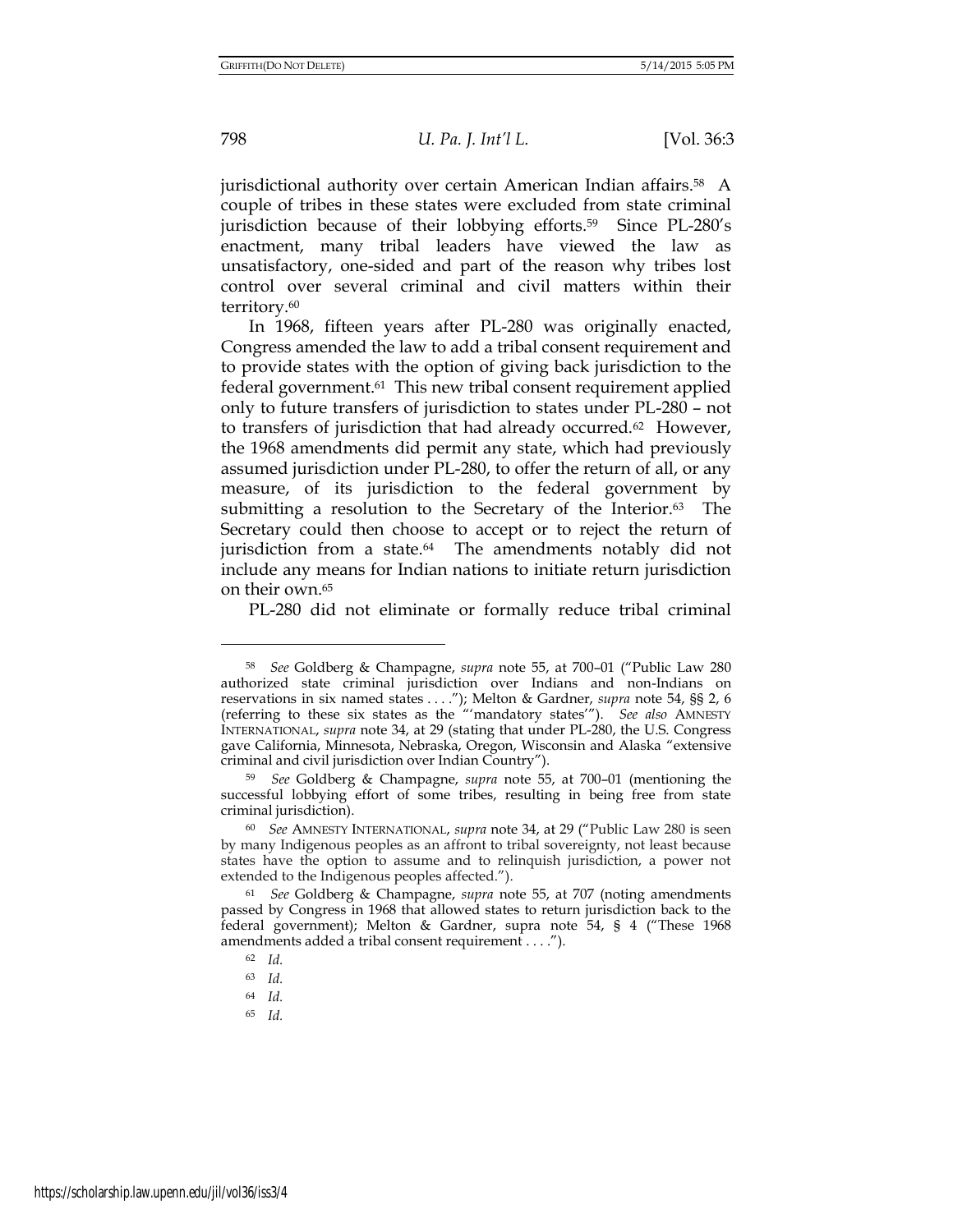jurisdiction.<sup>66</sup> After the enactment of PL-280, state jurisdiction was concurrent with tribal jurisdiction.<sup>67</sup> However, PL-280 states were not allocated additional funding or federal subsidies for law enforcement and criminal justice purposes in Indian country.<sup>68</sup> The withdrawal of much federal financial and technical support in PL-280 states had the practical effect of negatively impacting the tribal criminal justice systems of some Indian nations.69 The situation has gradually improved in recent years as more Indian nations have asserted their concurrent criminal jurisdiction and have begun to develop stronger criminal justice systems.70 Nevertheless, PL-280 still imposes barriers that negatively impact tribal governments' abilities to criminally sanction offenders, including those who commit violence against American Indian women on tribal lands.

#### *3.3. The Indian Civil Rights Act of 1968*

The Indian Civil Rights Act of 1968 ("ICRA") was enacted in response to Congress' desire to strike a balance between "protect[ing] individuals from arbitrary and overly intrusive tribal actions" and "retaining [tribes'] legal capacity to act as self-

<sup>66</sup> *See* Goldberg & Champagne, *supra* note 55, at 701 ("Public Law 280 did not eliminate or limit tribal criminal jurisdiction . . . ."); Melton & Gardner, *supra* note 54, § 6 (noting that the law did not remove tribal criminal jurisdiction).

<sup>67</sup> *Id.* 

<sup>68</sup> *Id.*; Deer, *supra* note 53, at 460–61; Melton & Gardner, *supra* note 54, § 3*.*

<sup>69</sup> *Id.*; *see also* AMNESTY INTERNATIONAL, *supra* note 34, at 29 ("[T]ribal and state authorities have not received sufficient funds to assume their respective law enforcement responsibilities, resulting in a sense of 'lawlessness' in some communities and difficult relations between tribal and state officials.").

<sup>70</sup> *See* Melton & Gardner, *supra* note 54, § 8. The relationship between the tribal criminal justice system and the state criminal justice system varies from state to state. As explained by the American Indian Development Associates ("AIDA"):

Some Public Law 280 states have been willing to retrocede Public Law 280 jurisdiction. In some states, this relationship has been particularly difficult, especially in California and Alaska. In other states, the tribal and state justice systems have been able to establish very productive relationships. For example, tribal and state courts in Wisconsin have generally established good working relationships. In fact, the Wisconsin Court of Appeals held that once an Indian Nation has a domestic abuse ordinance in place and a tribal court to enforce it, then the tribal court has exclusive jurisdiction despite Public Law 280. *Id.* § 10.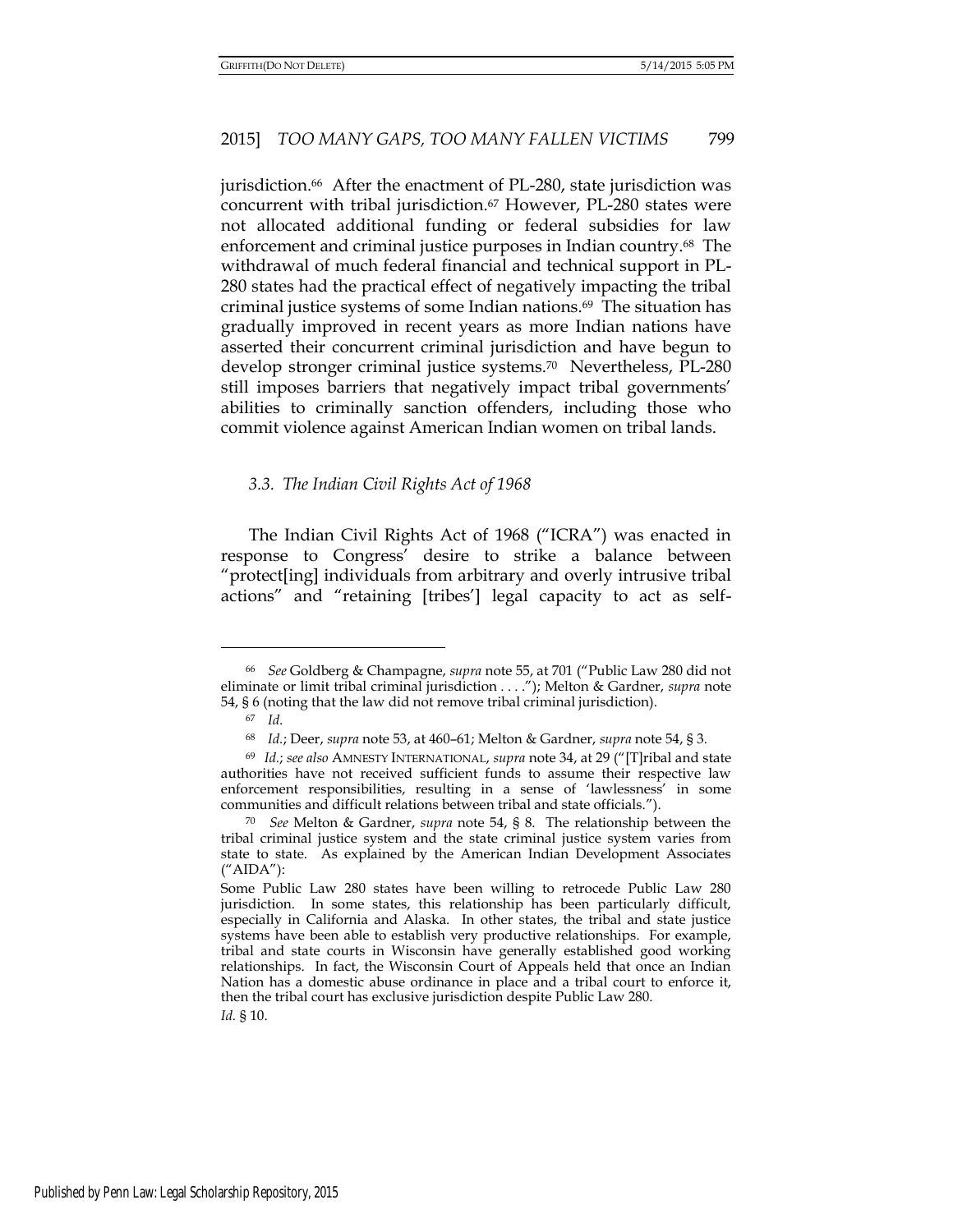# 800 *U. Pa. J. Int'l L.* [Vol. 36:3

governing entities."71 The ICRA enumerated individual civil rights akin to those in the Bill of Rights and the Fourteenth Amendment, provided a federal habeas provision for challenging tribal detention, and limited the sentencing authority of tribal courts.<sup>72</sup> Tribes were initially limited to imposing a sentence of imprisonment for a term of up to six months, fines of up to \$500, or both, for a conviction of any one offense.73 In 1986, Congress increased the authority of tribes to impose a sentence of imprisonment for a term of up to one year, a fine of \$5,000, or both, for conviction of any one offense.74 Congress later enacted the Tribal Law and Order Act of 201075 to permit tribes under the ICRA to impose a sentence of imprisonment up to three years, fines of up to \$15,000, or both, for a conviction of any one offense, if tribes "ensure[d] certain individual rights to an Indian criminal defendant, including the right to counsel as guaranteed by the U.S. Constitution."76 The Tribal Law and Order Act of 2010 also provided tribes with the authority to impose a maximum sentence (the total of stacking individual sentences) of imprisonment up to nine years if defendants were guaranteed certain rights.<sup>77</sup>

#### *3.4. Tribal Jurisdiction over Non-Indians*

A tribe's ability to prosecute an offender of a violent crime differs based on the identities of the offender and the victim. In *Oliphant v. Suquamish Indian Tribe*, nearly a century after *Ex Parte Crow Dog*, the Supreme Court determined Indian tribes do not

<sup>71</sup> Robert Berry, *Civil Liberties Constraints on Tribal Sovereignty After the Indian Civil Rights Act of 1968*, 1 J. L. & POL'Y 1, 1–2 (1993).

<sup>72</sup> Indian Civil Rights Act of 1968, 82 Stat. 77 (1968), 25 U.S.C. §§ 1301–1303 (1968). For a more detailed discussion of the Indian Civil Rights Act, see the discussion of the ICRA in Section 5.1

<sup>73</sup> 25 U.S.C. § 1302 (1968), *amended by* Pub. L. No. 99–570, 25 U.S.C. § 1302(a)(7) (1986); *see also* Barbara L. Creel, *The Right to Counsel for Indians Accused of Crime: A Tribal and Congressional Imperative*, 18 MICH. J. RACE & L. 317, 347 (2013) (discussing the limits on tribal sentencing authority under the Indian Civil Rights Act).

<sup>74</sup> 25 U.S.C. § 1302(a)(7)(B) (1986).

<sup>75</sup> Creel, *supra* note 73, at 349; The Tribal Law and Order Act of 2010, Pub. L. No. 111–211, § 234, 124 Stat. 2258 (codified at 25 U.S.C. § 1302).

<sup>76</sup> Creel, *supra* note 73, at 348.

<sup>77</sup> 25 U.S.C. § 1302(a)(7)(D); Creel, *supra* note 73, at 359 n.259.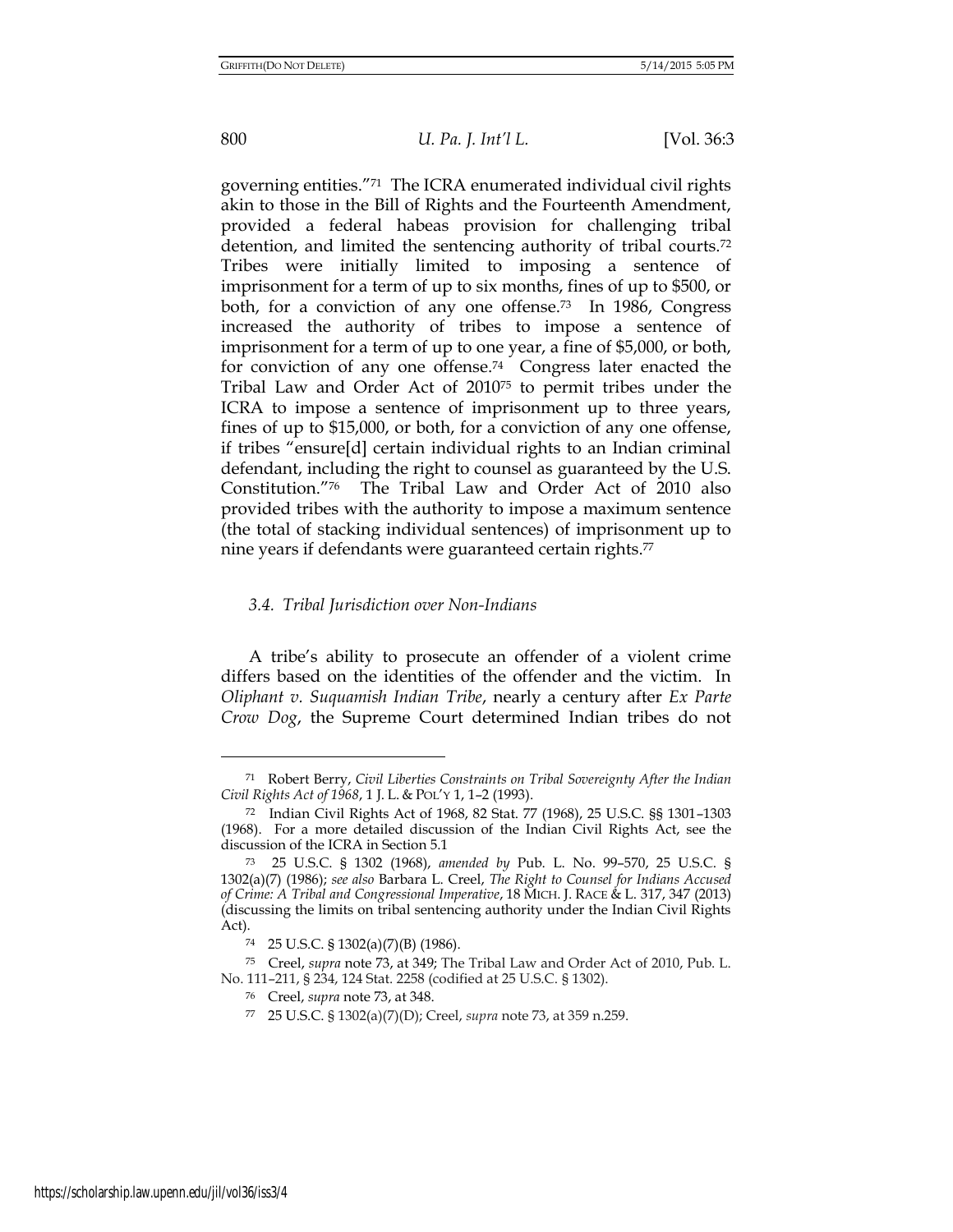have inherent criminal jurisdiction to arrest, criminally prosecute, and punish non-Indians who commit crimes on Indian land.<sup>78</sup> *Oliphant* created a gap in the law which divested Indian tribes of the ability to prosecute non-Indians who commit crimes in Indian country.79 The *Oliphant* decision greatly reduced the sovereignty of Indian nations. Some critics regarded the Supreme Court decision as "handcuffing [Indians'] law enforcement activities" and "attacking Indians' power to protect their own people."<sup>80</sup>

The inability of tribal law enforcement officers to arrest and to prosecute non-Indians who committed crimes on tribal lands fostered a culture of lawlessness in Indian country.81 Andrea Smith, Assistant Professor of Native Studies at the University of Michigan, explained that "non-Native perpetrators often seek out a reservation place because they know they can inflict violence without much happening to them."82 As reported in *The Atlantic*, every officer spoken to at the Fort Berthold Indian Reservation in North Dakota can recount being told by a non-Indian, "You can't do anything to me."83 Young Bird, Director of the Fort Berthold Coalition Against Violence, similarly remarked, "Perpetrators think they can't be touched."84 Offenders of violent crimes who are not arrested have also been found to be more likely to commit additional attacks.<sup>85</sup>

criminals-can-get-away-with-almost-anything/273391/. There has been widespread critique of the Oliphant decision. *See, e.g.*, Gary Fields, *On U.S. Indian Reservations, Criminals Slip Through Gaps: Limited Legal Powers Hobble Tribal Nations; Feds Take Few Cases*, WALL STREET J., June 12, 2007, at A14 (quoting University of Michigan law professor and tribal criminal-justice expert Gavin Clarkson, "'If you go to Canada and rob someone, you will be tried by Canadian authorities. That's sovereignty. . . . My position is that tribes should have criminal jurisdiction over anybody who commits a crime in their territory. The Supreme Court screwed it all up and Congress has never fixed it.'").

<sup>78</sup> *Oliphant*, 435 U.S. at 191.

<sup>79</sup> *See Oliphant*, 435 U.S. at 205, 212 (concluding that "Indian tribal courts are without inherent jurisdiction to try non-Indians" and that it is for "Congress to weigh in deciding whether Indian tribes should finally be authorized to try non-Indians").

<sup>80</sup> Cunningham, *supra* note 21, at 2194–95.

<sup>81</sup> Sierra Crane-Murdoch, *On Indian Land, Criminals Can Get Away with Almost Anything*, THE ATLANTIC (Feb. 22, 2013, 9:16 AM), http://www.theatlantic.com/national/archive/2013/02/on-indian-land-

<sup>82</sup> AMNESTY INTERNATIONAL, *supra* note 34, at 33.

<sup>83</sup> Crane-Murdoch, *supra* note 81*.*

<sup>84</sup> *Id.*

<sup>85</sup> Gillette & Galbraith, *supra* note 18, at 2 ("Research shows that law enforcement's failure to arrest and prosecute abusers both emboldens attackers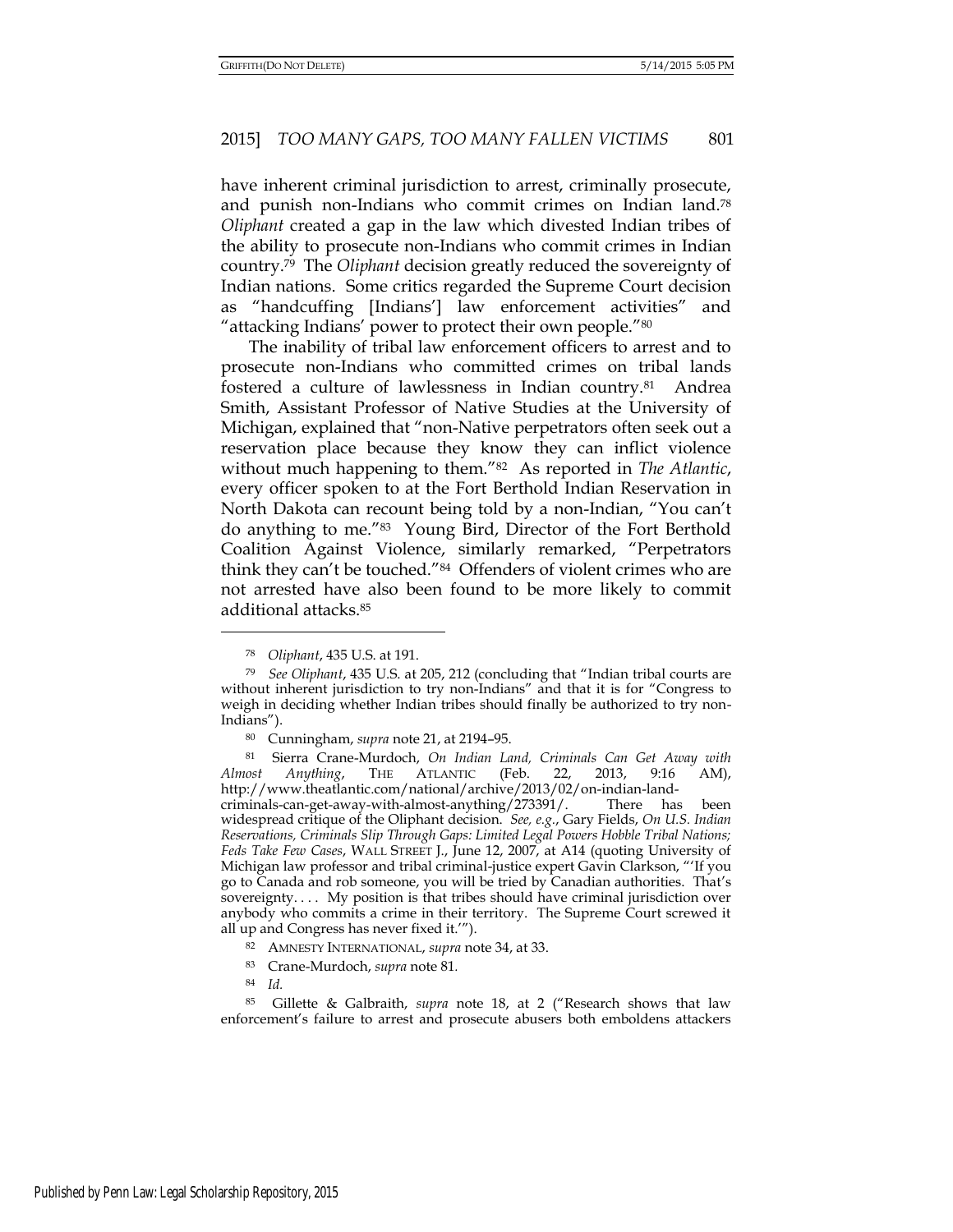# 802 *U. Pa. J. Int'l L.* [Vol. 36:3

## *3.5. The Inherent Sovereignty of Indian Tribal Courts to Prosecute Non-Member Indians*

In *Duro v. Reina*, 495 U.S. 676 (1990), the Supreme Court held Indian tribes do not have the authority to criminally prosecute a non-member Indian.86 This ruling was overturned when Congress amended the ICRA in 1990 to recognize the inherent power of American Indian tribes to exercise criminal jurisdiction over all American Indians who have any federally recognized tribal affiliation.87 In *United States v. Lara*, 541 U.S. 193 (2004), the Supreme Court affirmed these amendments to the ICRA by ruling that Congress had the authority to relax the restrictions on a tribe's inherent sovereignty, recognized in *Duro*, in order to restore inherent tribal powers, such as the power to prosecute nonmember Indians in tribal courts.<sup>88</sup> The Supreme Court also determined that both the federal government and an Indian tribe could prosecute an American Indian for the same crime in both jurisdictions without violating the double jeopardy clause since the United States of America and tribes are separate sovereigns.<sup>89</sup>

and deters victims from reporting future incidents.").

<sup>86</sup> Courts use the term "non-member Indian" to refer to an individual on tribal lands who meets the legal definition of "Indian" in at least one context, but who is not registered as a member of the tribe where the individual is being prosecuted. Terrill Pollman, *Double Jeopardy and Nonmember Indians in Indian Country*, 82 NEB. L. REV. 889, 890 n.2 (2014).

<sup>87</sup> *See* 25 U.S.C. § 1301(2) (defining "powers of self-government" granted to Indian tribes to include the power "to exercise criminal jurisdiction over all Indians").

<sup>88</sup> *See* United States v. Lara, 541 U.S. 193, 199–208 (2004) ("Congress, with this Court's approval, has interpreted the Constitution's 'plenary' grants of power as authorizing it to enact legislation that both restricts and, in turn, relaxes those restrictions on tribal sovereign authority."). Dabiri, *supra* note 29, at 401.

<sup>89</sup> *See* United States v. Lara, 541 U.S. 193 (2004). The defendant in this case, who was not a member of the Spirit Lake Nation, was charged for acts committed on the Spirit Lake Nation Reservation that were criminal offenses under both the Spirit Lake Sioux Tribal Law and the Federal United States Code. The defendant pleaded guilty to the tribal charges, but claimed the federal charges violated the Fifth Amendment's prohibition against double jeopardy. *Id.* at 196–97.The Supreme Court held "the Double Jeopardy Clause does not prohibit the Federal Government from proceeding with the present prosecution for a discrete *federal*  offense." *Id.* at 210 (emphasis in original).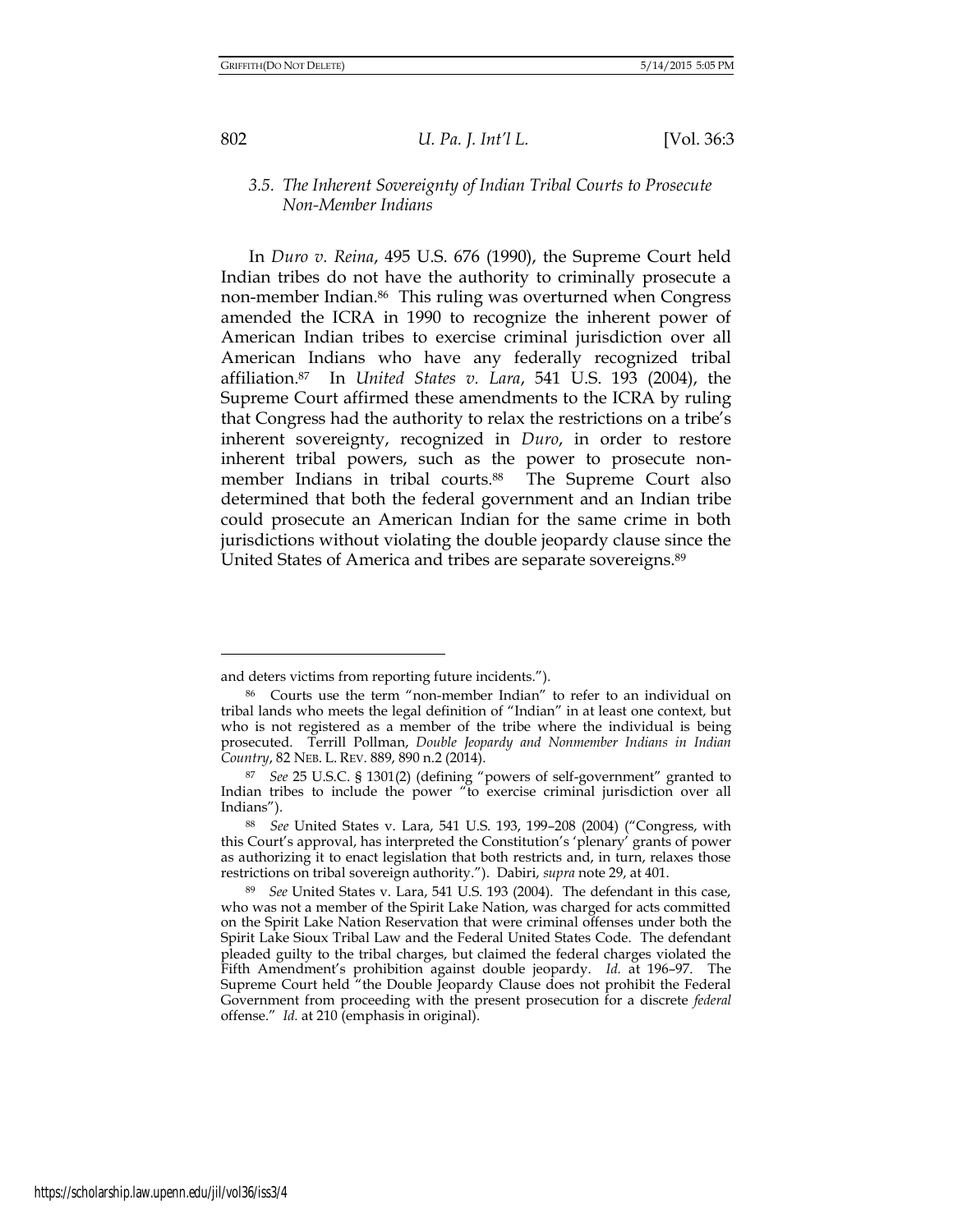#### 4. INTERNATIONAL LAW OBLIGATIONS

Since American Indian tribes are both sovereign and dependent nations, international law obligations of the United States also may impact tribes. International human rights organizations actively work to raise awareness of the high levels of violence committed against indigenous women on tribal lands.<sup>90</sup> Amnesty International, a human rights organization, has reported,

[v]iolence against women is one of the most pervasive human rights abuses .... Governments have a responsibility to ensure that women are able to enjoy their right to freedom from sexual violence . . . [and] Amnesty International's findings indicate that many American Indian and Alaska Native victims of sexual violence find access to legal redress, adequate medical attention and reparations difficult, if not impossible.<sup>91</sup>

 International human rights organizations spend time and resources bringing international law obligations and abuses of the United States to the attention of government officials and the public.

Sexual violence against indigenous women is a violation of several human rights enumerated in a variety of international law treaties, conventions, and declarations, including the Convention Against Torture and Other Cruel, Inhuman or Degrading Treatment or Punishment's establishment of the right not to be tortured or ill-treated;92 the International Covenant on Civil and Political Rights' recognition of "the right to liberty and security of person;"<sup>93</sup> the Universal Declaration of Human Right's articulation of everyone's right to "a standard of living adequate for the health and well-being of himself;"94 and the United Nations Declaration

<sup>90</sup> AMNESTY INTERNATIONAL, *supra* note 34, at 6.

<sup>91</sup> *Id.* at 1–9.

<sup>92</sup> Convention Against Torture and Other Cruel, Inhuman or Degrading Treatment of Punishment, Dec. 10, 1984, 1465 U.N.T.S. 85, art. 2(1).

<sup>93</sup> International Covenant on Civil and Political Rights, Dec. 16, 1966, 999 U.N.T.S. 171, art. 9(1).

<sup>94</sup> Universal Declaration of Human Rights, G.A. Res. 217(III) A, U.N. Doc. A/RES/217(III), art. 25(1) (Dec. 10, 1948).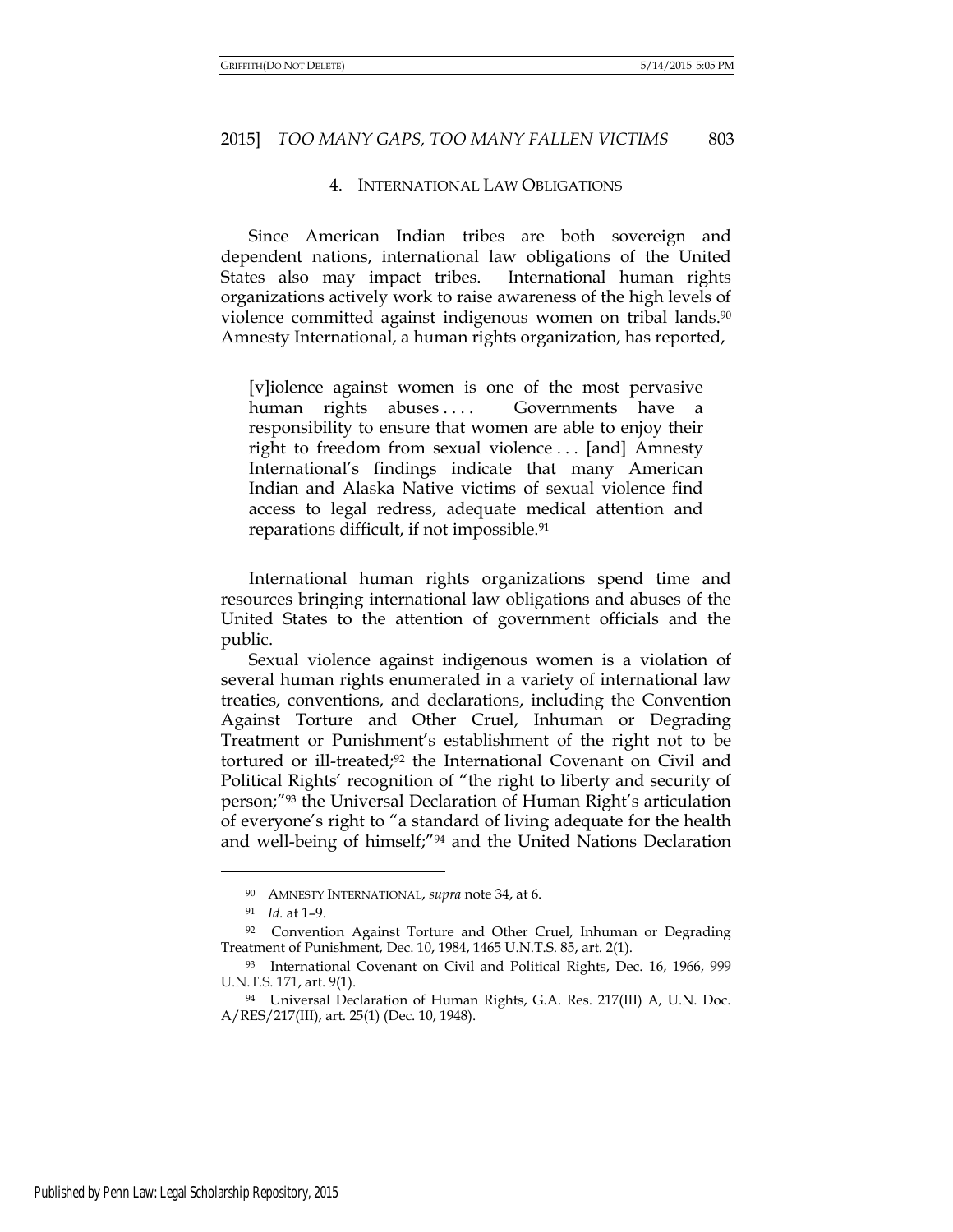on the Rights of Indigenous Peoples' international human rights standards on the rights of indigenous people.95 A state violates women's rights to equality before the law if it knows, or ought to know, about violations of human rights and does not take sufficient steps to prevent them.<sup>96</sup>

The Declaration on the Elimination of Violence Against Women ("DEVAW") internationally recognizes that states should "exercise due diligence to prevent, investigate and, in accordance with national legislation, punish acts of violence against women, whether those acts are perpetrated by the State or by private persons."97 A state, in addition to the actual perpetrator of a sexual violence crime, should also be held accountable if it does not adequately prevent, or investigate and address the crime.<sup>98</sup> As explained in the Report of the Special Rapporteur on Violence Against Women, "due diligence is more than 'the mere enactment of formal legal provisions' . . . the State must act in good faith to 'effectively prevent' violence against women."99 Articles 1 and 2 of DEVAW contain a commonly used definition of violence against women:

Article 1: For the purposes of this Declaration, the term "violence against women" means any act of gender-based violence that results in, or is likely to result in, physical, sexual or psychological harm or suffering to women,

<sup>95</sup> The United Nations Declaration on the Rights of Indigenous Peoples enumerates minimum standards for the recognition and protection of the rights of indigenous peoples and advises states to take measures, in conjunction with indigenous peoples, to "ensure that indigenous women . . . enjoy the full protection and guarantees against all forms of violence and discrimination." Declaration on the Rights of Indigenous People, G.A. Res. 61/295, U.N. Doc. A/RES/61/295, art. 22(2) (Sept. 13, 2007). Amnesty International notably points out that the United States, along with Australia and New Zealand, was active "in blocking adoption of the UN Declaration on the Rights of Indigenous Peoples by the UN General Assembly at its 61st session." AMNESTY INTERNATIONAL, *supra*  note 34, at 22.

<sup>96</sup> AMNESTY INTERNATIONAL, *supra* note 34, at 19–20.

<sup>97</sup> Declaration on the Elimination of Violence Against Women, G.A. Res 48/104, U.N. Doc. A/Res/ 48/104, art. 4(c) (Dec. 20, 1993).

<sup>98</sup> AMNESTY INTERNATIONAL, *supra* note 34, at 20.

<sup>99</sup> Report of the Special Rapporteur on Violence Against Women, Its Causes and Consequences on the Due Diligence Standard as a Tool for the Elimination of Violence against Women, U.N. Economic and Social Council, U.N. Doc E/CN.4/2006/61 (Jan. 20, 2006) (by Yakin Ertürk).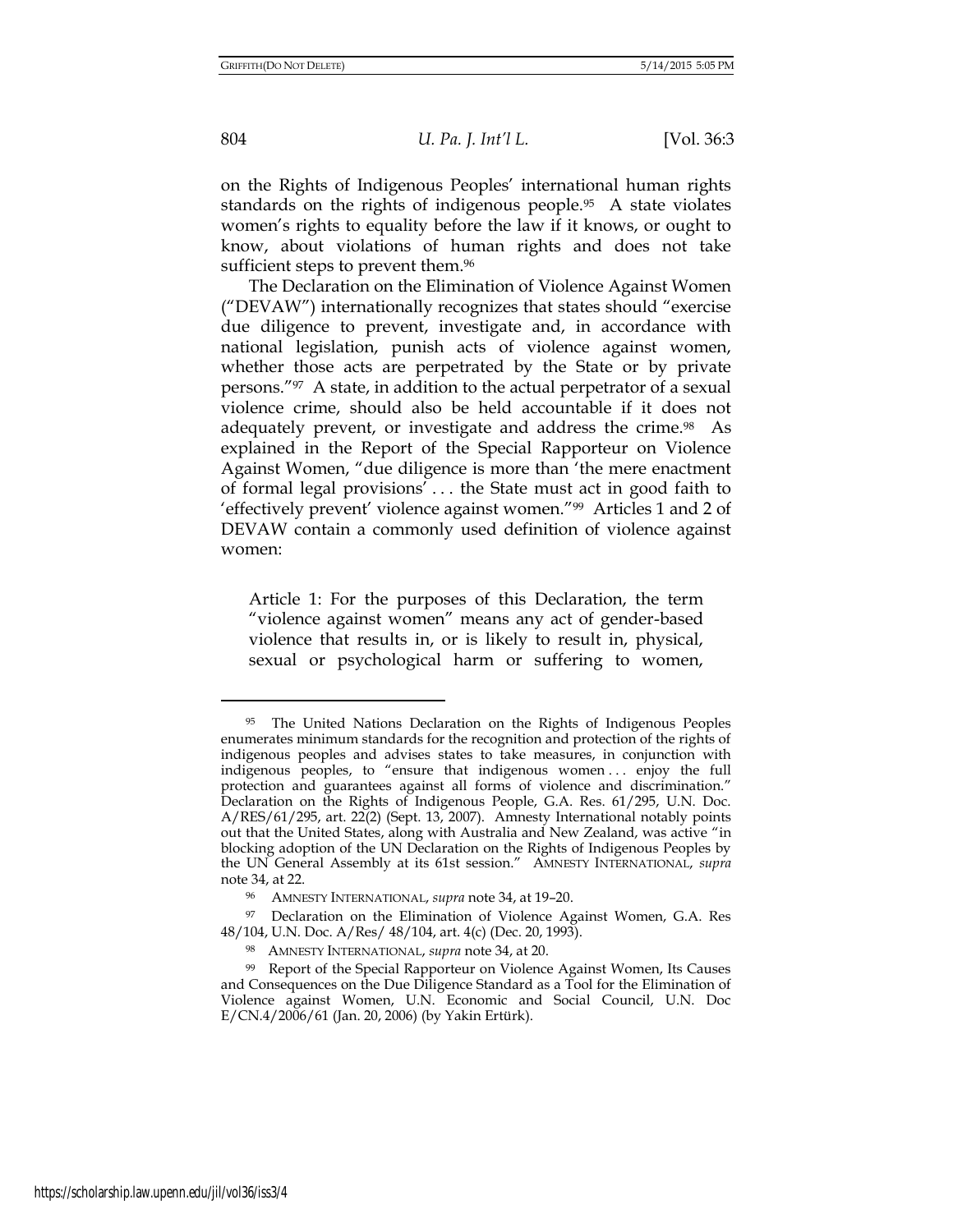including threats of such acts, coercion or arbitrary deprivation of liberty, whether occurring in public or in private life.

Article 2: Violence against women shall be understood to encompass, but not be limited to, the following:

(a) Physical, sexual and psychological violence occurring in the family, including [battering,](http://en.wikipedia.org/wiki/Battery_(crime)) sexual abuse of female children in the household, [dowry-](http://en.wikipedia.org/wiki/Dowry)related violence, [marital](http://en.wikipedia.org/wiki/Marital_rape)  [rape,](http://en.wikipedia.org/wiki/Marital_rape) [female genital mutilation](http://en.wikipedia.org/wiki/Female_genital_mutilation) and other traditional practices harmful to women, non-spousal violence and violence related to exploitation;

(b) Physical, sexual and psychological violence occurring within the general community, including [rape,](http://en.wikipedia.org/wiki/Rape) [sexual](http://en.wikipedia.org/wiki/Sexual_abuse)  [abuse,](http://en.wikipedia.org/wiki/Sexual_abuse) [sexual harassment](http://en.wikipedia.org/wiki/Sexual_harassment) and intimidation at work, in educational institutions and elsewhere, [trafficking](http://en.wikipedia.org/wiki/Human_trafficking) in women and forced [prostitution;](http://en.wikipedia.org/wiki/Prostitution)

(c) Physical, sexual and psychological violence perpetrated or condoned by the State, wherever it occurs.<sup>100</sup>

As a U.N. General Assembly declaration, DEVAW does not have the binding legal authority of a convention or a treaty, but is applicable to all members of the United Nations as a statement of principle. Thus, to abide by DEVAW, the United States should act with due diligence to prevent violence, protect women from violence, investigate and punish violent offenses, and provide redress for victims by taking such actions as adopting or modifying legislation, addressing root causes of violence against women, helping victims (*i.e.*, protection orders, legal assistance, shelters), addressing failure of law enforcement to investigate crimes, and increasing data collection and crime reporting.<sup>101</sup>

The United States has declined to ratify both the Inter-American Convention on the Prevention, Punishment and

<sup>100</sup> Declaration on the Elimination of Violence Against Women, *supra* note 97, arts. 1–2.

<sup>101</sup> *See* Study of the Secretary-General, *Ending Violence Against Women: From Words to Action,* UNITED NATIONS (2006), http://www.un.org/womenwatch/daw/public/VAW\_Study/VAWstudyE.pdf (suggesting practices and offering recommendations for States to end violence against women).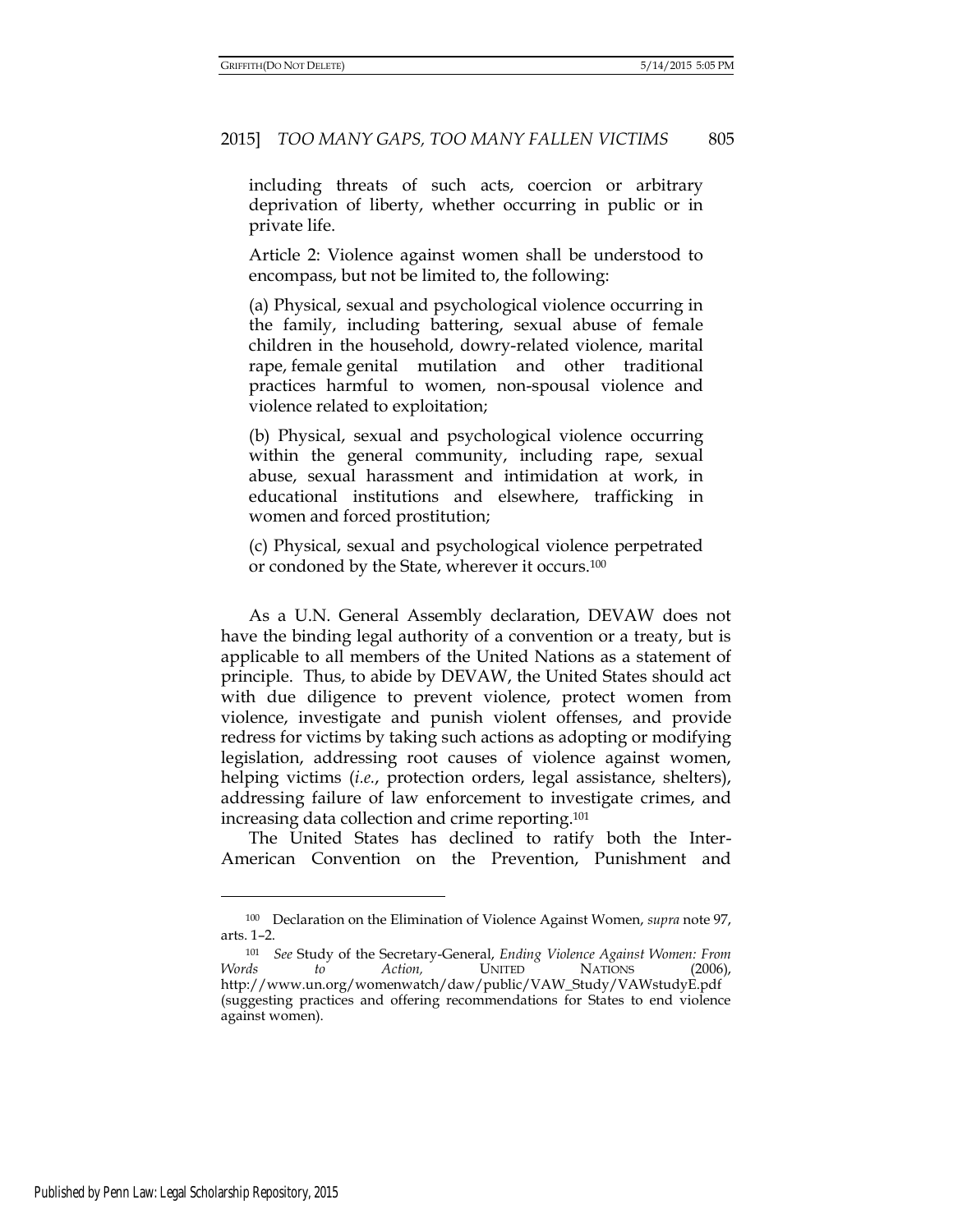Eradication of Violence Against Women (Convention of Belém do Pará), which involves the issue of violence against women,<sup>102</sup> and the Convention on the Elimination of All Forms of Discrimination Against Women ("CEDAW"), which focuses on women's rights.<sup>103</sup> Critics of CEDAW contend there is no need to ratify the convention since laws in the United States already protect women. As stated during a 2002 CEDAW hearing by Kathryn Ogden Balmforth, former director of the World Family Policy Center, the United States legal system "is so far superior to anything that exists at the United Nations in establishing the rule of law that it would be the sheerest folly to subordinate our right to legislate these purely domestic matters . . . to some international body."104 Other opponents to ratification of CEDAW have expressed their belief that "the Women's Convention and other human rights treaties are intended for countries that have a history of human rights abuses and lack strong domestic protections, unlike the United States . . . point[ing] to the traditional cultural practices of other, non-western states such as child marriage, female genital mutilation, and honor killings . . . . "<sup>105</sup> Advocates of CEDAW argue that ratifying the Convention and other human rights treaties which address violence against women should not be seen as "international interference in our own domestic system, but instead as part of our own 'proud tradition to keep striving to do better and better here at home.'"106 Advocates emphasize the need for the United States, in addition to paying attention to the human rights records of other nations, to also examine and address its own records and violence

<sup>102</sup> *See* AMNESTY INTERNATIONAL, *supra* note 34, at 24 ("The Convention of Belém do Pará has been more widely ratified than any other Inter-American treaty. The USA is one of only two members of the Organization of American States which have failed to ratify it.").

<sup>103</sup> *Id.* 

<sup>104</sup> *Convention on the Elimination of All Forms of Discrimination Against Women: Hearing Before the S. Comm. on Foreign Relations*, 107th Cong. 38 n.20 (2002) (statement of Professor Harold Koh).

<sup>105</sup> Univ. of Va. Int'l Hum. Rts. Law Clinic, *Violence Against Women in the United States and the State's Obligation to Protect:* Civil Society Briefing Papers on Community, Military and Custody Submitted to the United Nations Special Rapporteur on Violence Against Women, Rashida Manjoo in Advance of Her Mission to the United States of America January 24 – February 7, 2011 (2011), at 14, *available at* 

http://www.reproductiverights.org/sites/crr.civicactions.net/files/documents/ vaw.pdf (footnote omitted).

<sup>106</sup> *Id.* at 16.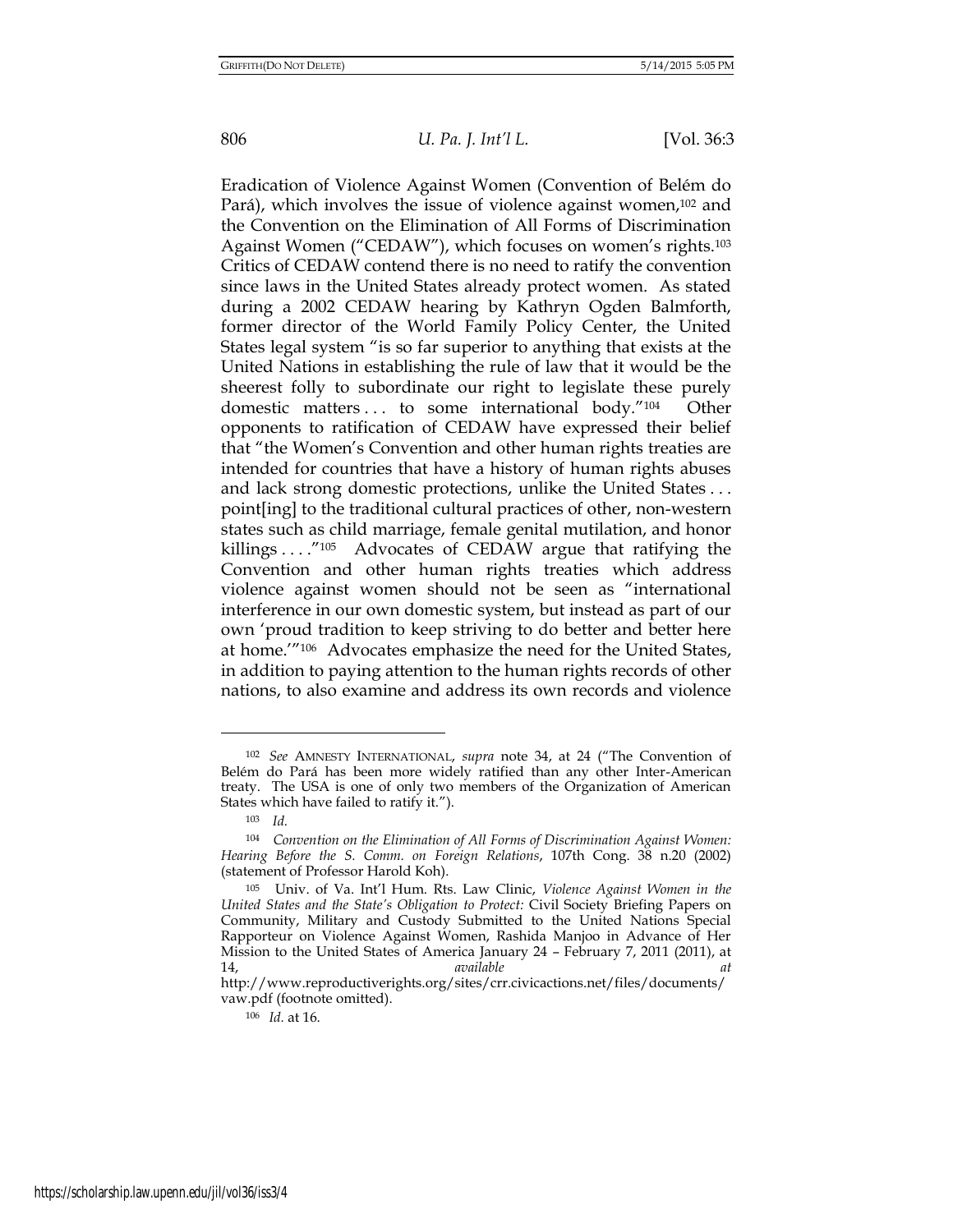against women within the United States.<sup>107</sup>

# 5. RECENT EFFORTS TO ADDRESS VIOLENCE AGAINST AMERICAN INDIAN WOMEN ON TRIBAL LANDS

In the past couple of years, the federal government has begun to enhance its communication and collaboration with American Indian tribes to combat violent crimes committed against American Indian women in Indian country. The Violence Against Women Reauthorization Act of 2013 was enacted, which allocates to tribal authorities the power to investigate, prosecute, convict, and sentence Indians, and non-Indians with ties to tribal lands, accused of committing certain domestic abuse crimes against American Indian women in Indian Country.108 The U.S. Department of Justice announced a Tribal Special U.S. Attorney program, which enables tribal prosecutors to pursue cases with greater independence and to serve as co-counsel in federal investigations and prosecutions of violent crimes against women.109 The federal government has also increased its communication and consultation with Indian tribes.

#### *5.1. Violence Against Women Act of 2013 (VAWA)*

Congress initially implemented the Violence Against Women Act ("VAWA") as a part of the Violent Crime Control and Law Enforcement Act of 1994. The law's twentieth anniversary was celebrated last year.110 The purpose of the act was to criminalize, as well as to provide funding, toward investigating and

<sup>107</sup> *Id.* at 20 (noting that the United States focuses "primarily on efforts to combat VAW abroad."). *Id.* at 15.

<sup>108</sup> *VAWA 2013 and Tribal Jurisdiction over Non-Indian Perpetrators of Domestic Violence*, JUSTICE.GOV [hereinafter *VAWA 2013 Fact Sheet*], http://www.justice.gov/tribal/docs/vawa-2013-tribal-jurisdiction-overnonindian-perpetrators-domesticviolence.pdf.

<sup>109</sup> Cheryl Cedar Face, *Justice Department Announces New Program to Combat Violence Against Women*, AMERICANINDIANREPORT.COM (June 7, 2012), http://www.americanindianreport.com/wordpress/2012/06/justice-

department-announces-new-program-to-combat-violence-against-women/.

<sup>110</sup> *See* H.R. 3355, 103rd Cong. (1994) (enacted) (implementing special provisions to protect women).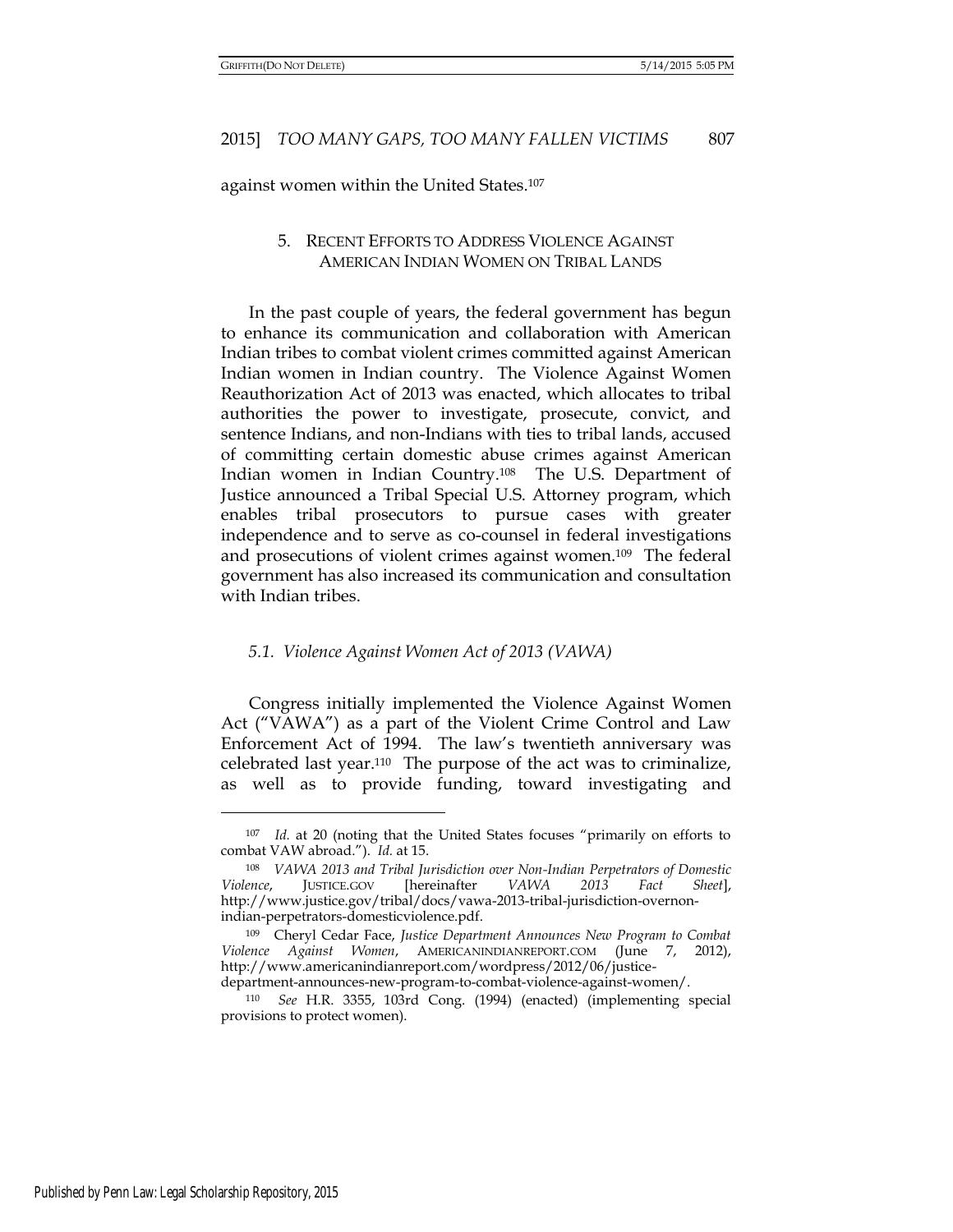prosecuting, violent crimes against females, especially violence against vulnerable populations such as American Indian women and children.111 VAWA 1994 allocated 4% of its funding for grants for Services and Training for Officers and Prosecutors (STOP) to American Indian and Alaskan Native federally recognized tribes.<sup>112</sup> VAWA also provided funding for education, training, and shelters.113 In addition, VAWA established the Violence Against Women Office (VAWO) – now named the Office of Violence Against Women – within the Department of Justice.114 VAWA was amended in 2000 and 2005.<sup>115</sup>

Congress recently passed the Violence Against Women Reauthorization Act of 2013 (VAWA 2013), which President Obama signed into law on March 7, 2013.116 This act strengthens the pre-existing Violence Against Women Act by increasing protection for American Indian women and other susceptible victims whom were previously left vulnerable by gaps in the law.117 Under this law, tribes are able to exercise their sovereign power to concurrently investigate, prosecute, convict, and sentence Indians *and* non-Indians who commit domestic violence crimes against Indian spouses or dating partners.118 VAWA 2013 specifies that tribal courts have full civil jurisdiction to provide American Indian women the safety and security of protection orders.<sup>119</sup> VAWA 2013 also includes a provision which "creat[es] new federal statutes to address crimes of violence, such as strangulation, committed against a spouse or intimate partner and provid[es] more robust federal sentences for certain acts of domestic violence in Indian country."120 These aspects of the law

<sup>111</sup> Violence Against Women Act of 1994, 42 U.S.C. §§ 13701–14040 (1994).

<sup>112</sup> BACHMAN RESEARCH REPORT, *supra* note 19, at 14.

<sup>113</sup> *Id.* at 76.

<sup>114</sup> *The Facts on Violence Against American Indian/Alaskan Native Women,*  FUTURESWITHOUTVIOLENCE.ORG,

http://www.futureswithoutviolence.org/userfiles/file/Violence%20Against%20 AI%20AN%20Women%20Fact%20Sheet.pdf.

<sup>115</sup> BACHMAN RESEARCH REPORT, *supra* note 19, at 76.

<sup>116</sup> Gillette & Galbraith, *supra* note 18.

<sup>117</sup> *Id.* 

<sup>118</sup> *VAWA 2013 Fact Sheet*, *supra* note 112.

<sup>119</sup> Gillette & Galbraith, *supra* note 18 (emphasizing that VAWA 2013 gives tribal women substantially more protections).

<sup>120</sup> The United States Department of Justice, *Indian Country Accomplishments of the Justice Department* [hereinafter Indian Country Accomplishments], http://www.justice.gov/tribal/accomplishments.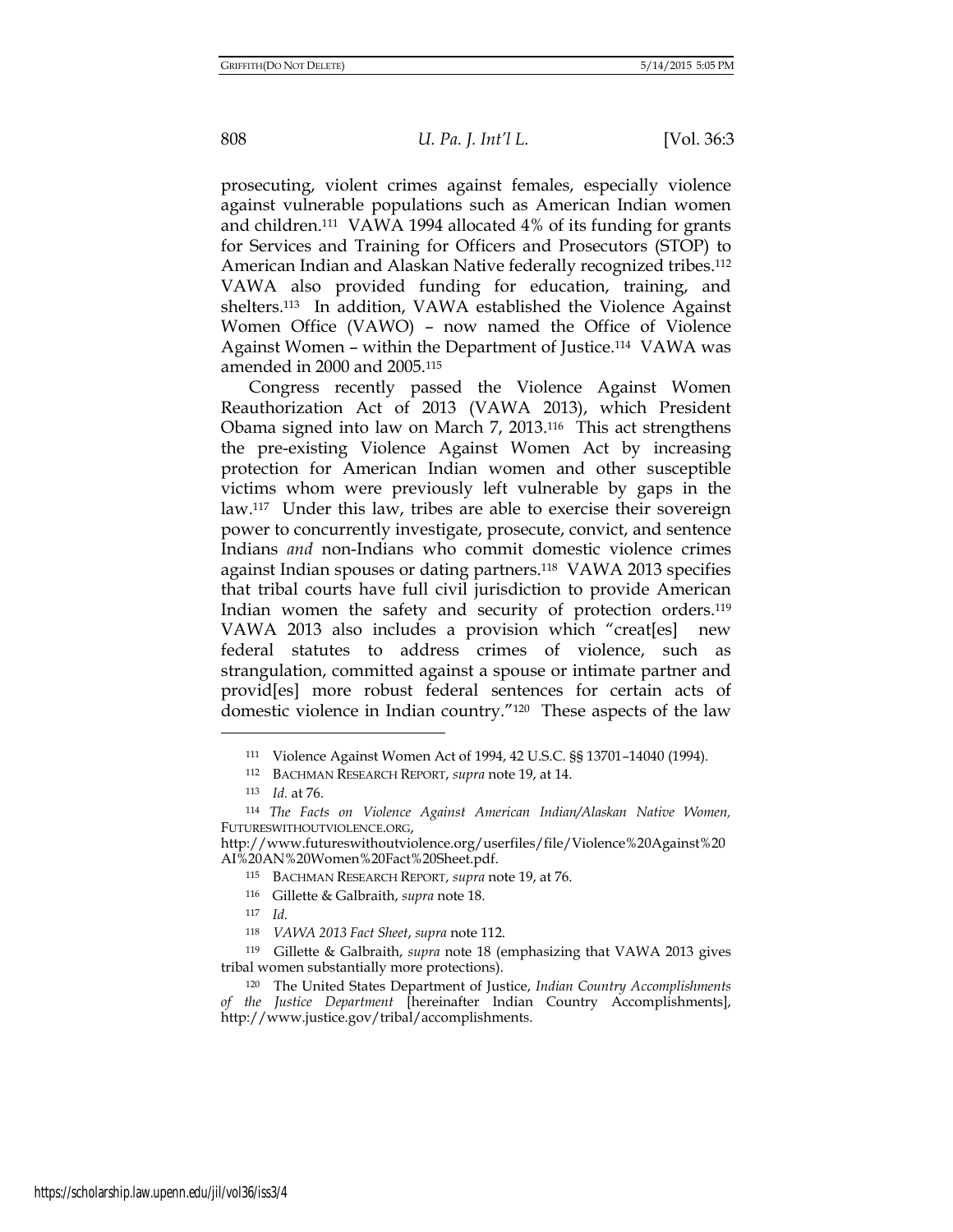are major developments in the effort to curb violence against American Indian women in Indian country, especially when taking into consideration the high percentage of non-Indian individuals who reside on reservations and/or are married to American Indians.<sup>121</sup>

The new provisions in VAWA 2013 were developed in response to human rights organizations' and American Indian women and tribal leaders' reports and petitions to the federal government detailing the negative consequences of the inability of tribes to address violent crimes committed against American Indian women on tribal lands.122 The Obama Administration, led by the Department of Justice, consulted formally with tribal leaders, and subsequently developed and submitted to Congress a proposal to address the jurisdictional barriers which contribute to the high rates of violence in Indian Country.123 Tribal leaders and advocates also worked with Senators and members of the House of Representatives of both parties during the passage of VAWA 2013 to ensure that the victimization of American Indian women was not politically ignored.124 Ultimately, VAWA 2013 was passed in both chambers of Congress and with the support of American Indian tribes.<sup>125</sup>

Diane Millich, a member of the Southern Ute Indian Tribe in Colorado, was invited to introduce Biden at the president's signing ceremony of the VAWA Reauthorization Act of 2013. She shared a personal account of how she was abused and suffered "more than 100 incidents of being slapped, kicked, punched, and living in horrific terror" after she married a non-Indian man who moved in with her on the reservation.<sup>126</sup> The tribal police were unable to respond to her pleas for help because her husband was non-Indian, and did not act until her husband showed up at her workplace with a gun.<sup>127</sup> At the signing ceremony Diane explained, "[i]f the

<sup>121</sup> *See supra* Section 2 and accompanying notes.

<sup>122</sup> Gillette & Galbraith, *supra* note 18 (describing the purposes and legislative history of VAWA).

<sup>123</sup> *Id.*

<sup>124</sup> *Id.*

<sup>125</sup> *Id.* 

<sup>126</sup> Rob Capriccioso, *President Barack Obama's VAWA Law Signing Spotlights Native Women Warriors*, INDIAN COUNTRY TODAY MEDIA NETWORK.COM (Mar. 11, 2013), http://indiancountrytodaymedianetwork.com/2013/03/11/presidentbarack-obamas-vawa-law-signing-spotlights-native-women-warriors-148105.

<sup>127</sup> *Id.*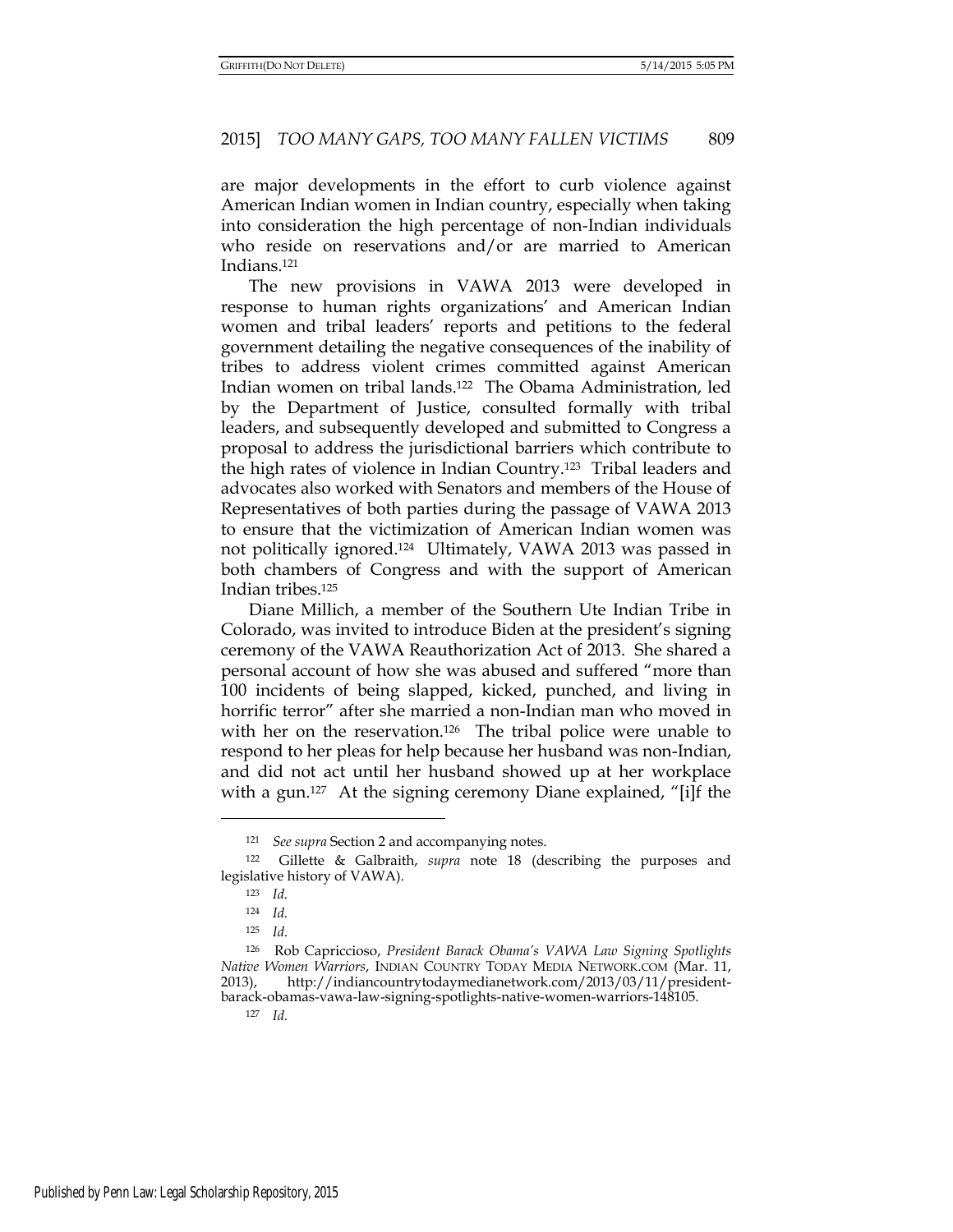bill being signed today were law when I was married, it would have allowed my tribe to arrest and prosecute my abuser."<sup>128</sup>

Crimes between two non-Indians or between two strangers are not covered by VAWA 2013.129 Domestic violence and dating violence crimes committed by a person who lacks sufficient ties to the tribe also do not fall under the scope of this law.130 An Indian tribe can only exercise "special domestic violence criminal jurisdiction over a defendant" if the defendant "resides in the Indian country of the participating tribe; is employed in the Indian country of the participating tribe; or is a spouse, intimate partner, or dating partner of a member of the participating tribe or an Indian who resides in the Indian country of the participating tribe."131 Thus, tribal law enforcement officers cannot prosecute non-Indians under VAWA 2013 who visit tribal lands for a brief period of time, commit crimes of violence against women, and then go back to their homes outside of Indian country.132 These crimes still become federal matters.<sup>133</sup>

Tribal participation in VAWA 2013 is voluntary, and the authority of U.S. Attorneys to prosecute crimes in Indian country remains the same.134 As the law stands now, tribes can issue and enforce civil protection orders, but generally will not be able to criminally prosecute non-Indian abusers until March 7, 2015.135 If a tribe asks to participate in the new pilot project for VAWA 2013, it will be able to start prosecuting non-Indian abusers sooner than March 7, 2015, if its criminal justice system protects a defendant's rights under federal law and the Justice Department grants the tribe's request and sets a starting date.136 As of November 2014, federal prosecutors have charged more than 200 defendants and obtained more than 140 convictions under VAWA 2013's

<sup>128</sup> *Id.*

<sup>129</sup> *VAWA 2013 Fact Sheet*, *supra* note 112.

<sup>130</sup> *Id.*

<sup>131</sup> Violence Against Women Reauthorization Act of 2013, Pub. L. 113-4, § 904(b)(4)(B).

<sup>132</sup> *See* Alleyne, *supra* note 4 (remarking that there are often spikes in attacks against Native women during hunting and fishing season since non-Native men " $\tilde{c}$  can go onto the reservations and then go back to their homes five hours away").

<sup>133</sup> *Id.* ("With tribal jurisdiction, tribal police cannot touch you, and it becomes a federal matter.")

<sup>134</sup> *VAWA 2013 Fact Sheet*, *supra* note 112.

<sup>135</sup> *Id.* 

<sup>136</sup> *Id.*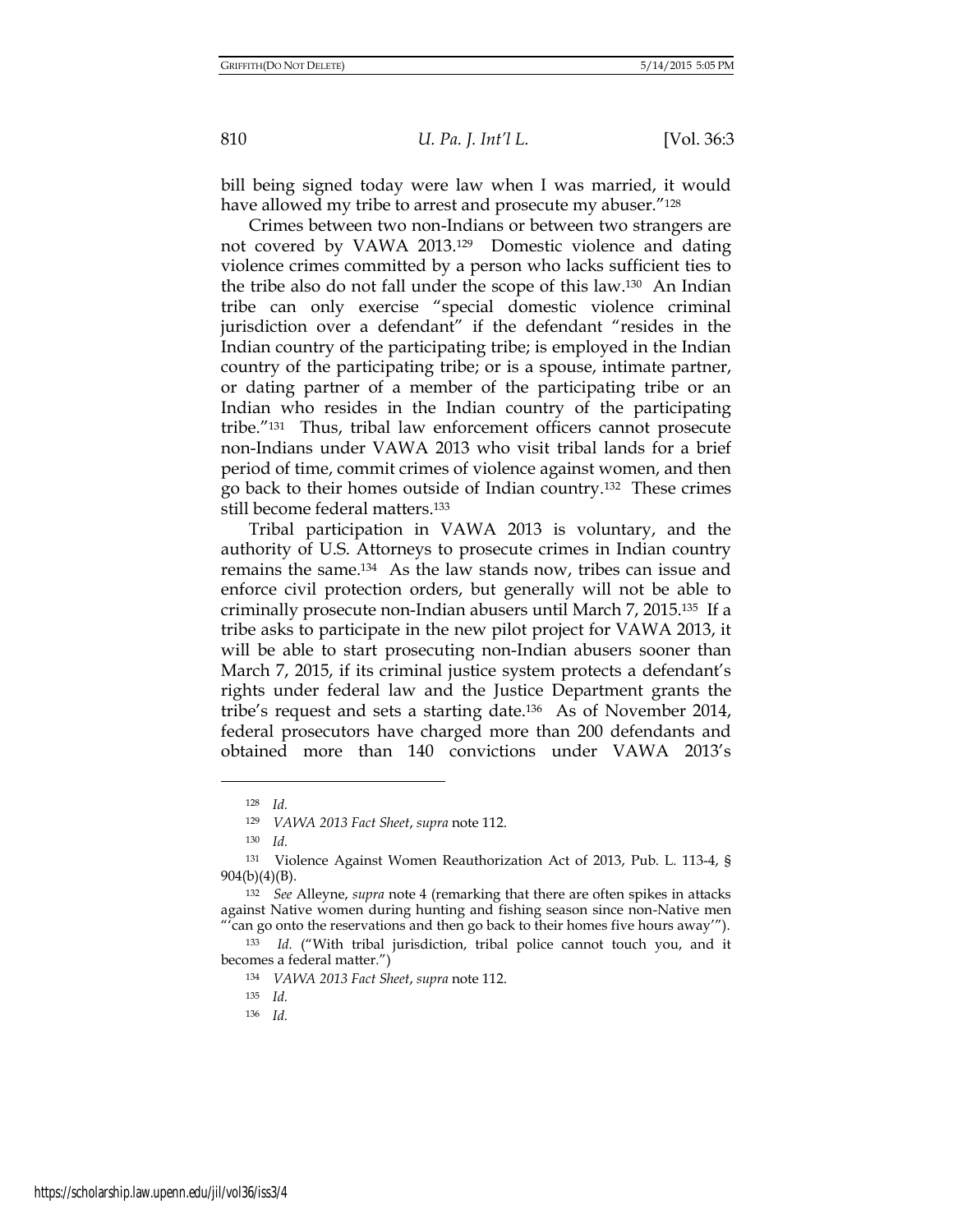"enhanced federal assault statutes."<sup>137</sup>

### *5.2. Rights of Non-Indian Defendants*

A discussion of increasing a tribe's ability to prosecute non-Indians would be incomplete without examining the fundamental rights of defendants in tribal courts. Before enacting VAWA 2013, there were concerns whether a non-Indian prosecuted in tribal courts would be tried by a jury of his or her peers and the extent to which a non-Indian would be guaranteed his or her constitutional rights. The Bill of Rights and the Fourteenth Amendment are unenforceable against tribes since they are not the federal government, states, or subdivisions of either.138 Responding to these concerns, VAWA 2013 requires participating tribes to uphold the rights of the accused as defined in the Indian Civil Rights Act and guarantee the right to a trial by an impartial jury drawn from a "fair cross section of the community  $\ldots$  [which] do[es] not systematically exclude any distinctive group in the community, including non-Indians."<sup>139</sup> The law also contains a 'catch-all' provision, which requires tribes provide a defendant "all other rights whose protection is necessary under the Constitution of the United States in order for Congress to recognize and affirm the inherent power of the participating tribe to exercise special domestic violence criminal jurisdiction over the defendant."<sup>140</sup>

Congress passed both the ICRA, which is largely consistent with the federal Constitution's Bill of Rights, and the Tribal Law and Order Act of 2010, in order to require Indian tribes to recognize specified rights of Indian and non-Indian individuals.<sup>141</sup>

 $\overline{a}$ 

No Indian tribe in exercising powers of self-government shall—

<sup>137</sup> Indian Country Accomplishments, *supra* note 122.

<sup>138</sup> *See* Cunningham, *supra* note 21, at 2200–02; Talton v. Mayes, 163 U.S. 376, 376 (1896) ("The powers of local government exercised by the Cherokee Nation are local powers, not created by the constitution, and hence are not operated upon by amendment 5 thereof . . . .").

<sup>139</sup> Violence Against Women Reauthorization Act of 2013, Pub. L. 113-4, § 904(d).

<sup>140</sup> *Id.*

<sup>141</sup> 25 U.S.C.A. § 1301 et seq. *See generally supra* Section 3.4 for a discussion of the ICRA. *See also* Dodge v. Nakai, 298 F. Supp. 26, 31 (D. Ariz. 1969) (holding that non-Indian defendants are also entitled to the protections of the ICRA). The ICRA, [25 U.S.C. § 1302\(](https://a.next.westlaw.com/Link/Document/FullText?findType=L&pubNum=1000546&cite=25USCAS1302&originatingDoc=I122201e15ae911dbbe1cf2d29fe2afe6&refType=LQ&originationContext=document&transitionType=DocumentItem&contextData=(sc.Search))a), states: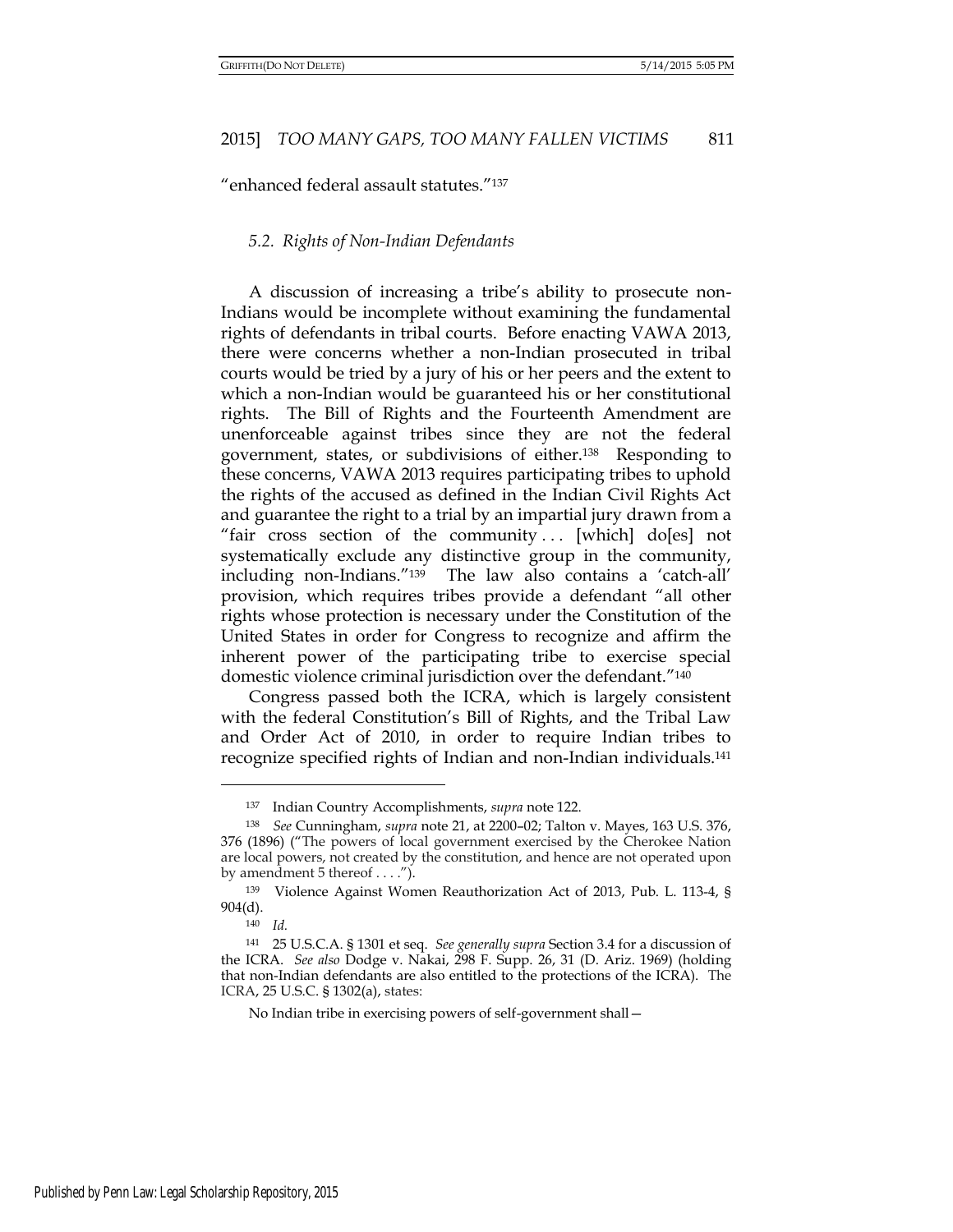812 *U. Pa. J. Int'l L.* [Vol. 36:3

Although many of the provisions and civil liberties enumerated in the ICRA are similar to those in the Bill of Rights, there are some notable differences. The ICRA does not prohibit the establishment of religion by a tribe, provide for an automatic right to a jury trial, or contain a provision equivalent to that of the Second Amendment in the Bill of Rights.142 The ICRA also only guarantees indigents the right to appointed counsel in a criminal proceeding if a defendant is charged with crimes with a sentence of imprisonment

<sup>(1)</sup> make or enforce any law prohibiting the free exercise of religion, or abridging the freedom of speech, or of the press, or the right of the people peaceably to assemble and to petition for a redress of grievances;

<sup>(2)</sup> violate the right of the people to be secure in their persons, houses, papers, and effects against unreasonable search and seizures, nor issue warrants, but upon probable cause, supported by oath or affirmation, and particularly describing the place to be searched and the person or thing to be seized;

<sup>(3)</sup> subject any person for the same offense to be twice put in jeopardy;

<sup>(4)</sup> compel any person in any criminal case to be a witness against himself;

<sup>(5)</sup> take any private property for a public use without just compensation;

<sup>(6)</sup> deny to any person in a criminal proceeding the right to a speedy and public trial, to be informed of the nature and cause of the accusation, to be confronted with the witnesses against him, to have compulsory process for obtaining witnesses in his favor, and at his own expense to have the assistance of counsel for his defense . . . ;

<sup>(7)(</sup>A) require excessive bail, impose excessive fines, or inflict cruel and unusual punishments;

 <sup>(</sup>B) except as provided in subparagraph (C), impose for conviction of any 1 offense any penalty or punishment greater than imprisonment for a term of 1 year or a fine of \$5,000, or both;

 <sup>(</sup>C) subject to subsection (b), impose for conviction of any 1 offense any penalty or punishment greater than imprisonment for a term of 3 years or a fine of \$15,000, or both; or

 <sup>(</sup>D) impose on a person in a criminal proceeding a total penalty or punishment greater than imprisonment for a term of 9 years;

<sup>(8)</sup> deny to any person within its jurisdiction the equal protection of its laws or deprive any person of liberty or property without due process of law;

<sup>(9)</sup> pass any bill of attainder or ex post facto law; or

<sup>(10)</sup> deny to any person accused of an offense punishable by imprisonment the right, upon request, to a trial by jury of not less than six persons.

<sup>142</sup> 25 U.S.C.A. § 1302.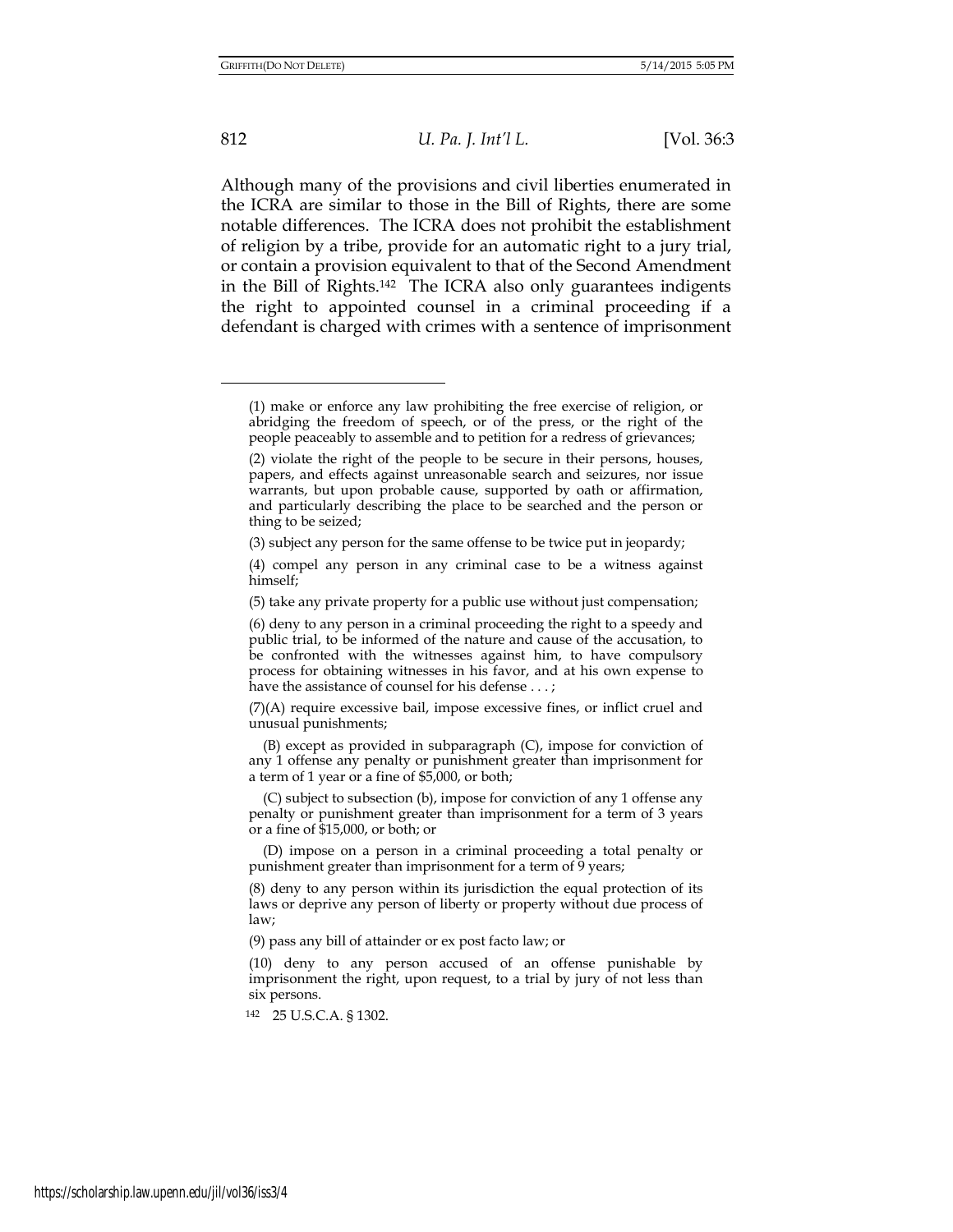of more than one year.143 VAWA 2013 resolves this potential Sixth Amendment violation by requiring a participating tribe to provide "all rights described in section  $202(c)$ " of the Indian Civil Rights Act "if a term of imprisonment of *any* length may be imposed," which provides criminal non-Indian indigent defendants with appointed counsel for all accused crimes.<sup>144</sup>

## *5.3. Tribal Special U.S. Attorney Program*

# *5.3.1. The Critical Role of U.S. Attorneys in Combating Violent Crimes*

U.S. Attorneys have a significant impact on the safety of American Indian women. Prior to VAWA 2013, if a U.S. Attorney's office declined to prosecute domestic violence crimes on reservations committed by non-Indians against Indian women, perpetrators of crimes were free from punishment.145 Even after VAWA 2013, if a U.S. Attorney's office does not prosecute a crime, non-Indians who lack sufficient ties to a tribe, or assault a woman who is a stranger, will enjoy impunity for violent crimes committed against American Indian women on tribal lands.146 This gap in the law, which prevents tribes from prosecuting crimes U.S. Attorneys decline to prosecute, makes the ability and willingness of U.S. Attorneys to investigate and to prosecute violent crimes against American Indian women critical.

Unfortunately, despite the prevalence of violent sexual and domestic abuse crimes committed on tribal lands, there is a severe lack of prosecution.147 According to government data, U.S. Attorneys declined to prosecute about 67% of sexual assault cases and 46% of assault matters referred from Indian Country in fiscal years 2005 to 2009.148 Reasons for not prosecuting these cases

<sup>143</sup> *Id.* § 1302(c).

<sup>144</sup> Pub. L. No. 113-4, § 904(d)(2); 25 U.S.C.A. § 1302(c)(2).

<sup>145</sup> Prior to VAWA 2013, when a non-Indian victimized an Indian, only U.S. Attorneys could file charges. See generally *supra* Section 3.2. and accompanying notes for more background on the history of tribes' inability to prosecute non-Indians.

<sup>146</sup> *VAWA 2013 Fact Sheet*, *supra* note 112.

<sup>147</sup> Fields, *supra* note 81 (explaining the "justice gap" when non-Indian defendants are not prosecuted on Indian reservations).

<sup>148</sup> U.S. GOV'T ACCOUNTABILITY OFF., GAO–11–167R, DECLINATIONS OF INDIAN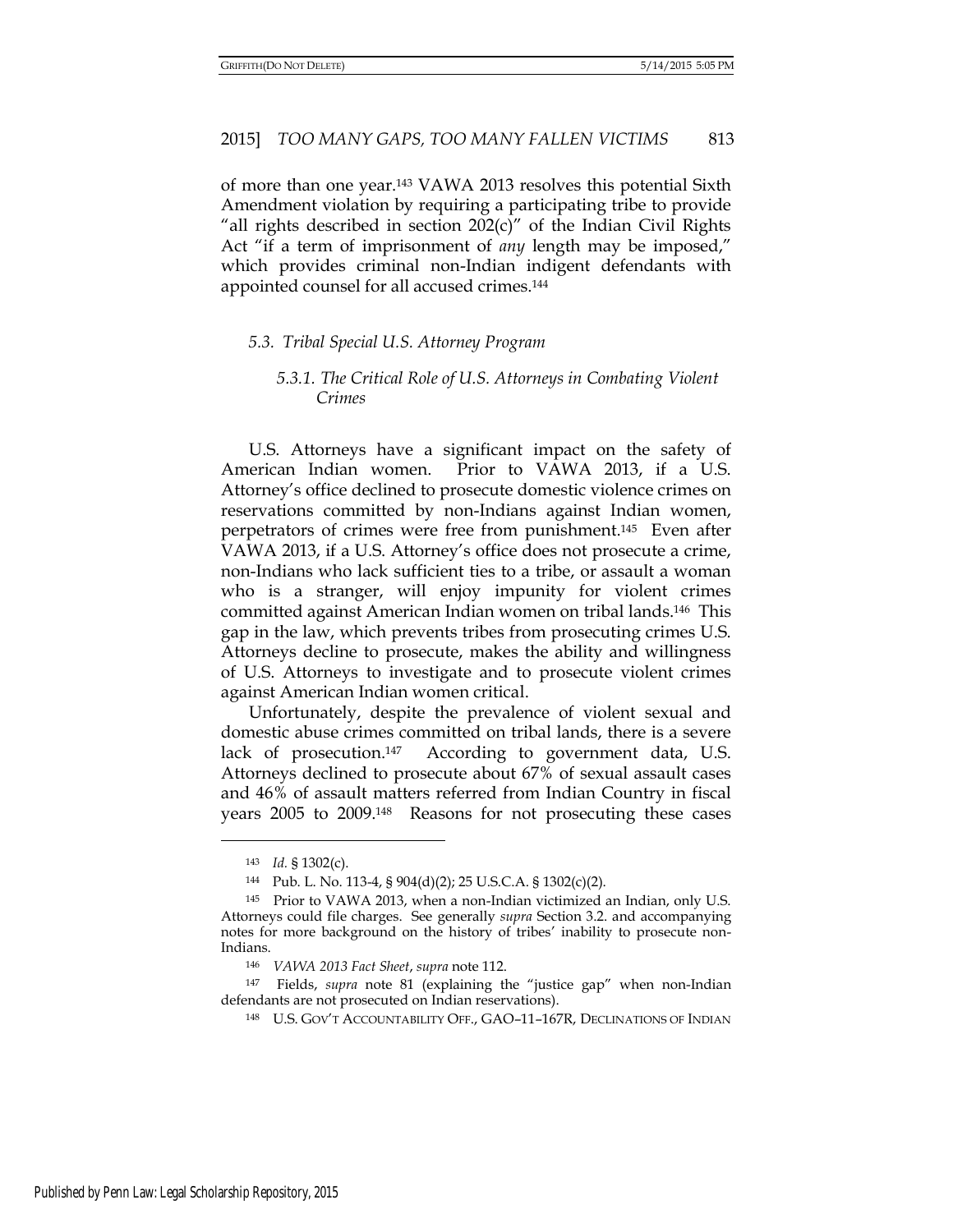included "the long distances involved, lack of resources and the cost of hauling witnesses and defendants to federal court."<sup>149</sup> Studies also indicated that limited funding and personnel caused U.S. Attorneys to frequently focus on only the most serious of crimes.<sup>150</sup>

Domestic-abuse crimes on tribal lands frequently are challenging to prosecute. Witnesses often retract their claims, and crimes have to be severe enough to be federal felonies to confer federal jurisdiction under the MCA.151 Professor Gavin Clarkson explained that even if a U.S. attorney had the resources and the desire to prosecute a domestic violence case, a felony assault charge would require a victim to have suffered "'serious bodily injury,' defined as a substantial risk of death, extreme physical pain, protracted and obvious disfigurement or protracted loss or impairment of the function of a bodily member, organ or mental faculty."152 Accordingly, a broken nose would be insufficient grounds.153 Many domestic violence cases are consequently not prosecuted.<sup>154</sup>

When federal prosecutors choose not to pursue cases because of the expense, scarcity of resources, heavy workloads, and/or the difficulty of prosecuting domestic violence cases, and tribes are prohibited from prosecuting these cases, victims may be left helpless and criminals may escape punishment.<sup>155</sup> Mr. Kilbourne, an attorney who has prosecuted cases on Cherokee lands since 2001, aptly sums up the severity of the problem, "Where else do you ask: How bad is the crime, what color are the victims and what color are the defendants? ... We would not allow this anywhere else except Indian country."<sup>156</sup>

COUNTRY MATTERS 3 (2010) [hereinafter GAO REPORT].

<sup>149</sup> Fields, *supra* note 81.

<sup>150</sup> *Id.* (citing a Syracuse University study showing a comparatively lower rate of prosecution for less serious offenses). Mr. Davis, an Assistant U.S. Attorney in Michigan, remarked on how severe a domestic-abuse crime that is prosecuted normally must be. "It requires stitches, almost a dead body. . . . It is a high standard to meet." *Id.*

<sup>151</sup> *Id.* 

<sup>152</sup> Gavin Clarkson, *Reservations Beyond the Law*, L.A. TIMES, Aug. 3, 2007, at A27.

<sup>153</sup> *Id.*

<sup>154</sup> *Id.*

<sup>155</sup> Fields, *supra* note 81, at A1.

<sup>156</sup> *Id.*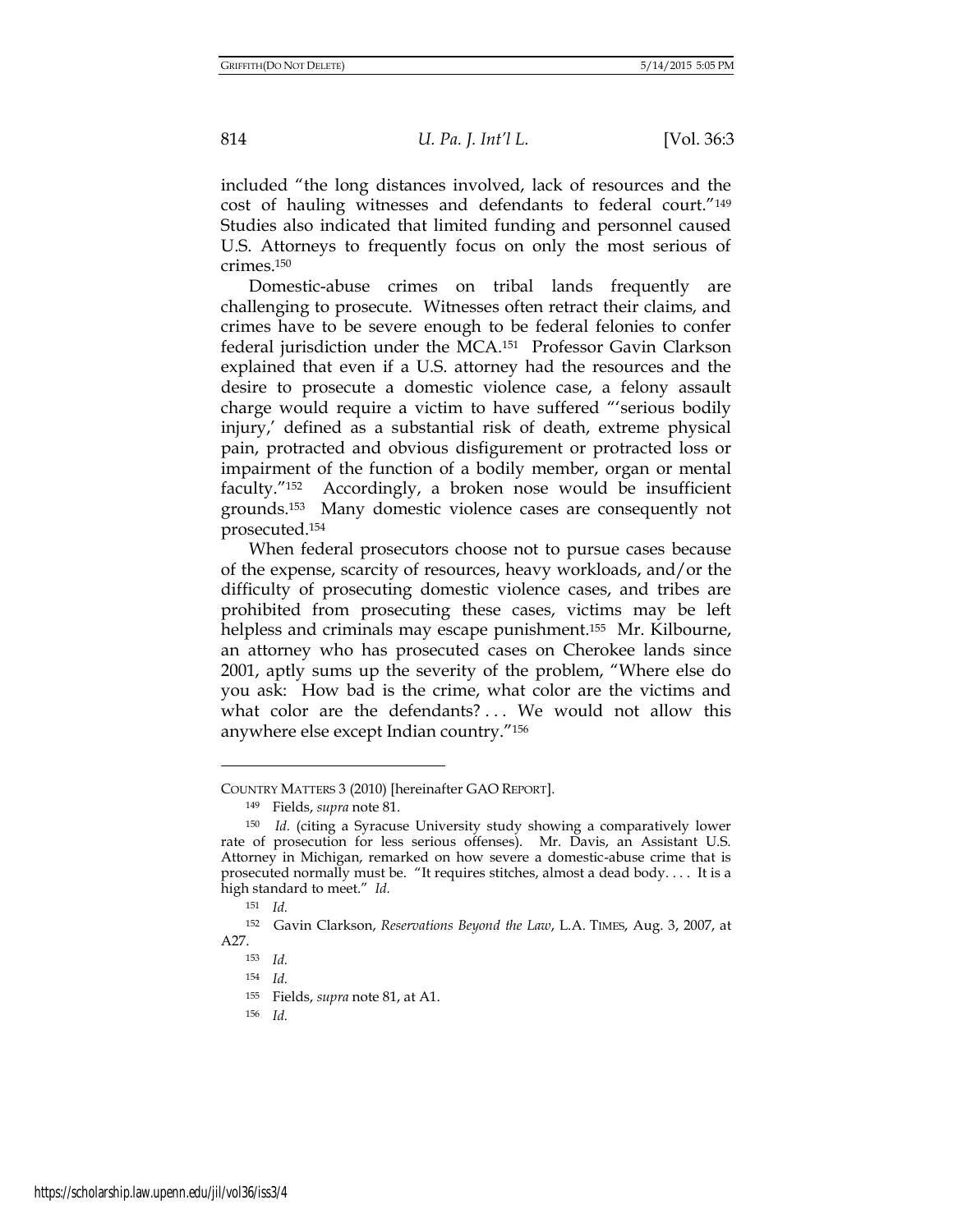## *5.3.2. The Tribal SAUSA Pilot Project*

The Tribal SAUSA Pilot Project ("Tribal SAUSA") is a program designed to train tribal prosecutors in federal law and investigative techniques in order to equip tribal prosecutors with the means to pursue cases with greater independence and a larger capacity for legal input.157 Tribal prosecutors in the program will be able to act as co-counsel in federal investigations and prosecutions of violent crimes against women arising out of their respective communities.158 The goal of the Tribal SAUSA program is to increase prosecution of the number of criminal offenses committed on tribal lands in tribal court, federal court, or both.<sup>159</sup>

The four tribes participating in the pilot project are the Fort Belknap Tribe in Montana, the Winnebago Tribe in Nebraska, the Standing Rock Sioux Tribe in North Dakota, and the Pueblo of Laguna in New Mexico.160 The Office on Violence Against Women ("OVW") will fund the salaries, travel, and training costs of the qualified attorney applicants selected by the four tribes participating in the program.161 Selected applicants will act as Special Assistant U.S. Attorneys. They will collaborate with the U.S. Attorney Offices in the districts of Nebraska, New Mexico, Montana, North Dakota, and South Dakota by maintaining an active caseload in tribal and/or federal court, as well as help to promote higher quality investigations, improve training, and increase inter-governmental communication.<sup>162</sup>

Tribal SAUSA was created as a result of the Justice Department's 2009 Tribal Nation Listening Session on Public Safety and Law Enforcement, and the Justice Department's yearly consults with tribal leaders, about violent crimes against American Indian women.163 The OVW Director Bea Hanson expressed the Department of Justice's belief that communication and cooperation

<sup>157</sup> Face, *supra* note 113.

<sup>158</sup> *Id.* 

<sup>159</sup> *OVW Announces Agreements to Cross-Designate Tribal Prosecutors in NE, NM, MT, ND, and SD*, INDIAN L. & ORD. COMMISSION [hereinafter *OVW Announcement*], *available at* http://www.aisc.ucla.edu/iloc/news/indexa=18.html (last visited May 3, 2013).

<sup>160</sup> Face, *supra* note 113.

<sup>161</sup> *OVW Announcement*, *supra* note 163.

<sup>162</sup> *Id.*

<sup>163</sup> Face, *supra* note 113.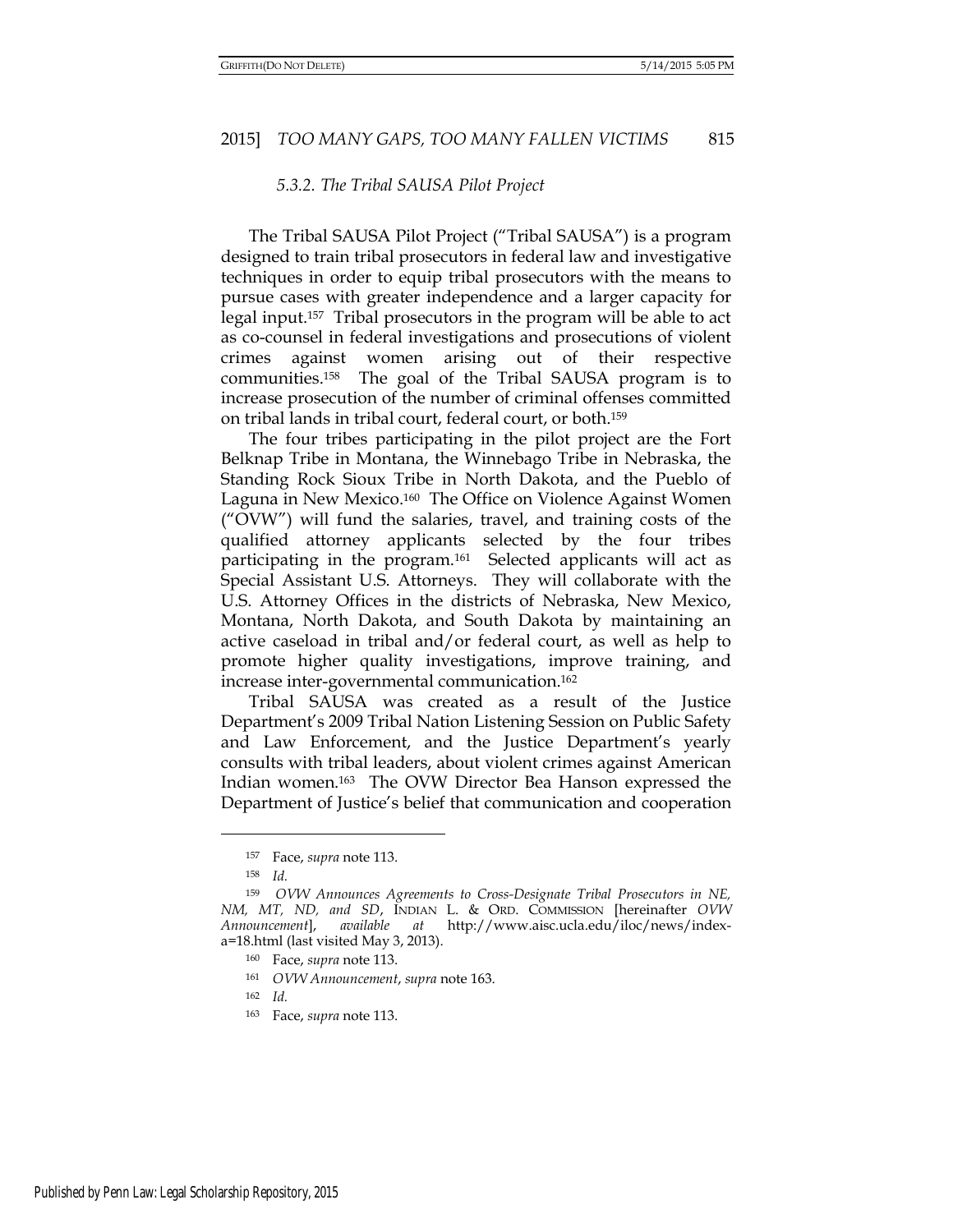are needed in order to effectively curb violence against American Indian women. She explained "'restoring safety for Native women requires the type of sustained cooperation between the federal and tribal justice systems that we see in the jurisdictions participating in our Tribal SAUSA project.'"164 The Tribal SAUSA pilot program is designed to enhance the quality of cases, coordination of resources, and communication of priorities within and between the different law enforcement agencies with the goal of decreasing violence against American Indian women on tribal lands by increasing the number of violent crimes prosecuted.<sup>165</sup>

## 6. CLOSING LEGAL GAPS TO PROTECT AMERICAN INDIAN WOMEN FROM VIOLENCE ON TRIBAL LANDS

Currently, there are over 560 federally recognized American Indian and Alaskan Native tribes and villages.166 The U.S. federal government unilaterally decided the majority of the developments which led to Indian law becoming the jurisdictional puzzle of authority that it is today. Even though American Indian nations possess nationhood status and retain certain inherent powers of self-government,<sup>167</sup> they have not been consulted nor consented to a vast majority of federal statutes and Supreme Court decisions that influence the scope of their law enforcement authority and criminal justice systems.

Without communication and coordination between tribal, state, and federal governments, it is difficult, if not impossible, to effectively combat violence against American Indian women in Indian country. With U.S. Attorneys declining to prosecute a significant number of sexual abuse cases committed in Indian Country,168 and tribes having limited funding and authority to prosecute such cases, an action plan is direly needed.

To start, the federal government should publicly acknowledge and prioritize the need to increase efforts to protect American Indian women from sexual violence. The United States should

<sup>164</sup> *Id.*

<sup>165</sup> *OVW Announcement*, *supra* note 163.

<sup>166</sup> BIA FAQ, *supra* note 8.

<sup>167</sup> *Id.*

<sup>168</sup> GAO REPORT, *supra* note 152, at 3.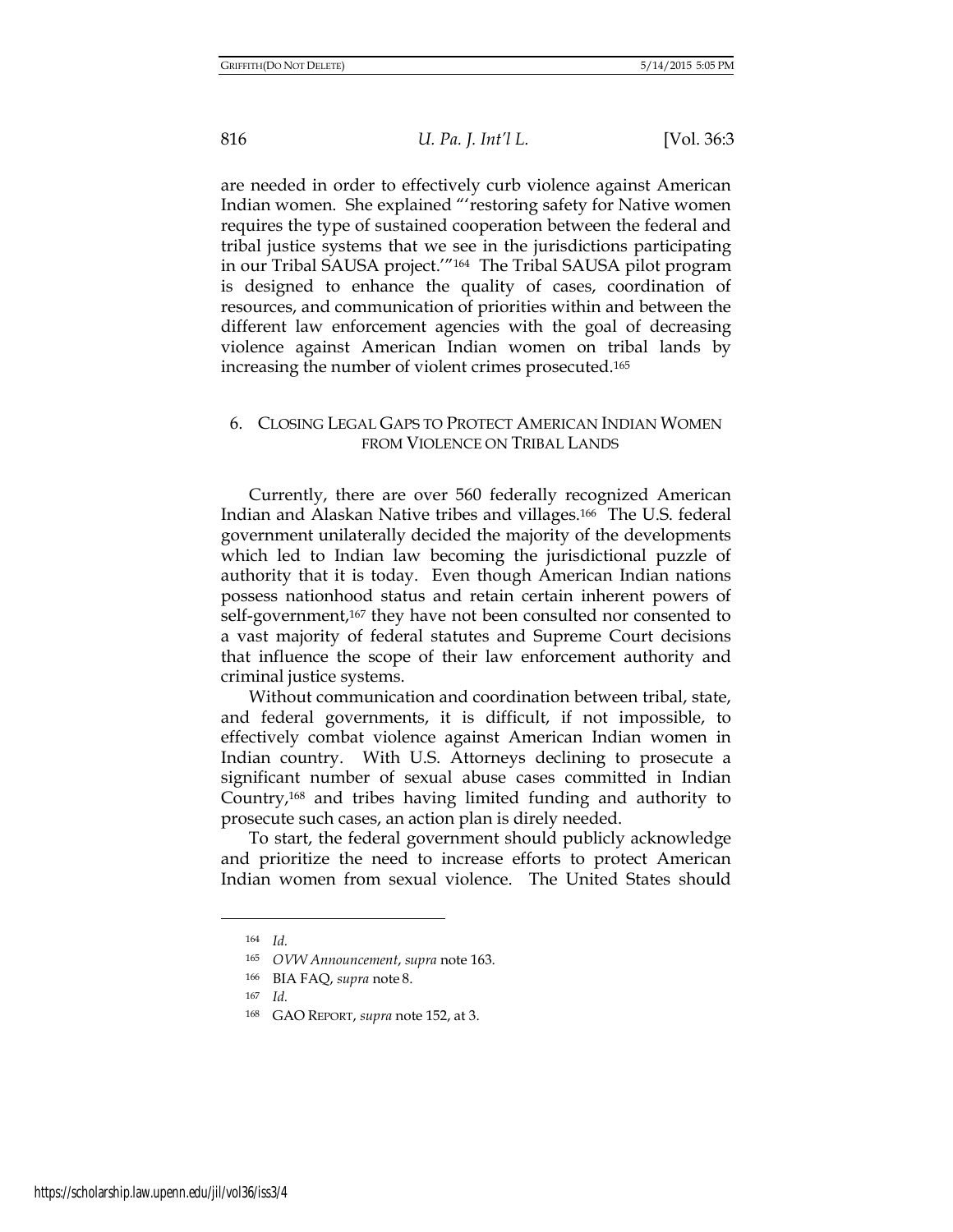ratify international treaties for the rights of women and indigenous people to solidify its public commitment to fighting violence against women and to send a clear message that it is prioritizing efforts to protect American Indian women from violence.

The U.S. government, as a matter of policy, should increase its accountability to, and collaboration with, tribes by frequently engaging tribal nations on a government-to-government basis. Congress should not pass laws that affect a tribal government's authority to arrest, prosecute, and punish offenders without receiving the consent of a tribe.<sup>169</sup>

Due to the proximity of tribal law enforcement officers to crime scenes, and their motivation to respond quickly, tribal law enforcement officers' abilities to react to violent crimes against women on tribal lands should be increased, regardless of an offender's identity or ethnicity. Additional funding should be allocated to Indian tribes so that they are better able to police tribal lands and strengthen their criminal justice systems. Individuals should not be able to take advantage of legal loopholes that act as 'Get Out of Jail Free' cards.170 Congressman Tom Cole, an American Indian, explained, "'Because the jurisdiction has been weak and the law enforcement capacity limited, predators have been attracted to Indian reservations . . . . [W]e are just not giving [American Indians] the same level of protection and the same level of prosecutorial certainty that most Americans and most parts of the country can take for granted.'"<sup>171</sup>

A more thorough discussion and study of whether the fundamental constitutional rights of individuals are adequately guaranteed on tribal lands, and whether they will continue to be guaranteed if the jurisdiction of tribes is expanded in the future,

<sup>169</sup> International law would support such action on the part of the federal government. As explained in a report by Amnesty International, The Committee on the Elimination of Racial Discrimination which oversees states' compliance with the International Convention on the Elimination of All Forms of Racial Discrimination "has called on states to 'recognize and respect indigenous peoples' distinct culture, history, language and way of life as an enrichment of the State's cultural identity and to promote its preservation' and ensure that 'no decisions directly relating to their rights and interests are taken without their informed consent." AMNESTY INTERNATIONAL, *supra* note 34, at 20.

<sup>170</sup> Tatum, *supra* note 21.

<sup>171</sup> *Can Laws Protect Native American Women?*, AL JAZEERA (Mar. 1, 2013, 4:13 PM), *available at*  http://www.aljazeera.com/programmes/insidestoryamericas/2013/03/2013311

<sup>12052455737.</sup>html *(*last modified Mar. 1, 2013).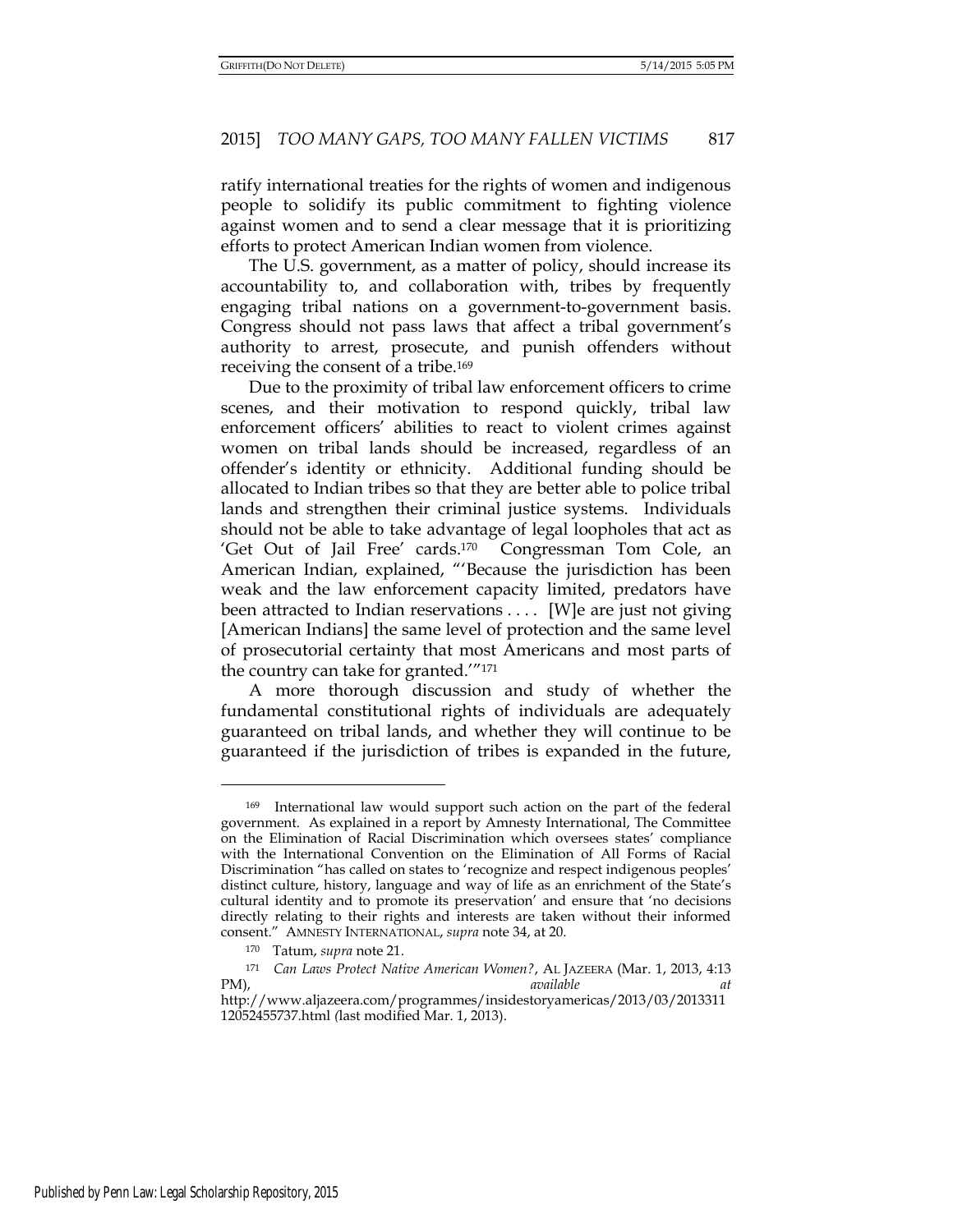are also needed. The amended VAWA statute currently addresses defendants' rights by incorporating all rights under the ICRA and guaranteeing the right to trial by an impartial jury selected in a way that "do[es] not systematically exclude ... non-Indians."<sup>172</sup> The amended VAWA statute also has a "catch-all" provision protecting a non-Indian defendant's constitutional rights.173 In 2015, as tribal courts begin to prosecute non-Indians who commit domestic violence offenses against American Indian women on tribal lands, it will be important to evaluate and analyze whether defendants' constitutional rights are and will be adequately protected in the future. Going forward, there should also be open conversation between the federal government and tribes concerning issues such as the right to counsel, which entity will be responsible for the cost of defense counsel, appellate procedures, jury composition for various crimes, where those convicted of crimes will serve jail time, and whether particular tribes wish to adopt the adversary system of justice implemented in the United States and/or different traditional justice systems.

The federal government should additionally research and conduct studies of the effectiveness of the Tribal SAUSA pilot program, as well as consider expanding it. The Tribal SAUSA pilot program is a way to begin to transfer jurisdiction to Indian tribes over crimes committed by non-Indians, while ensuring that the interests, concerns, and rights of Indian victims and non-Indian offenders are represented. The program will provide a means for federal and tribal attorneys to communicate and work together, as well as highlight obstacles that are likely to be debated and disputed before additional legislative action occurs.

# 7. CONCLUSION

Violent crimes are committed against American Indian women more than the rate of rape or sexual assault of women of any other race in the United States. Before the Violence Against Women Reauthorization Act ("VAWA") of 2013 was enacted, there was a sense of lawlessness in Indian country. Non-Indians were immune from all tribal criminal prosecution. Indian women who were

<sup>172</sup> *See supra* Section 5.2.

<sup>173</sup> *Id.*